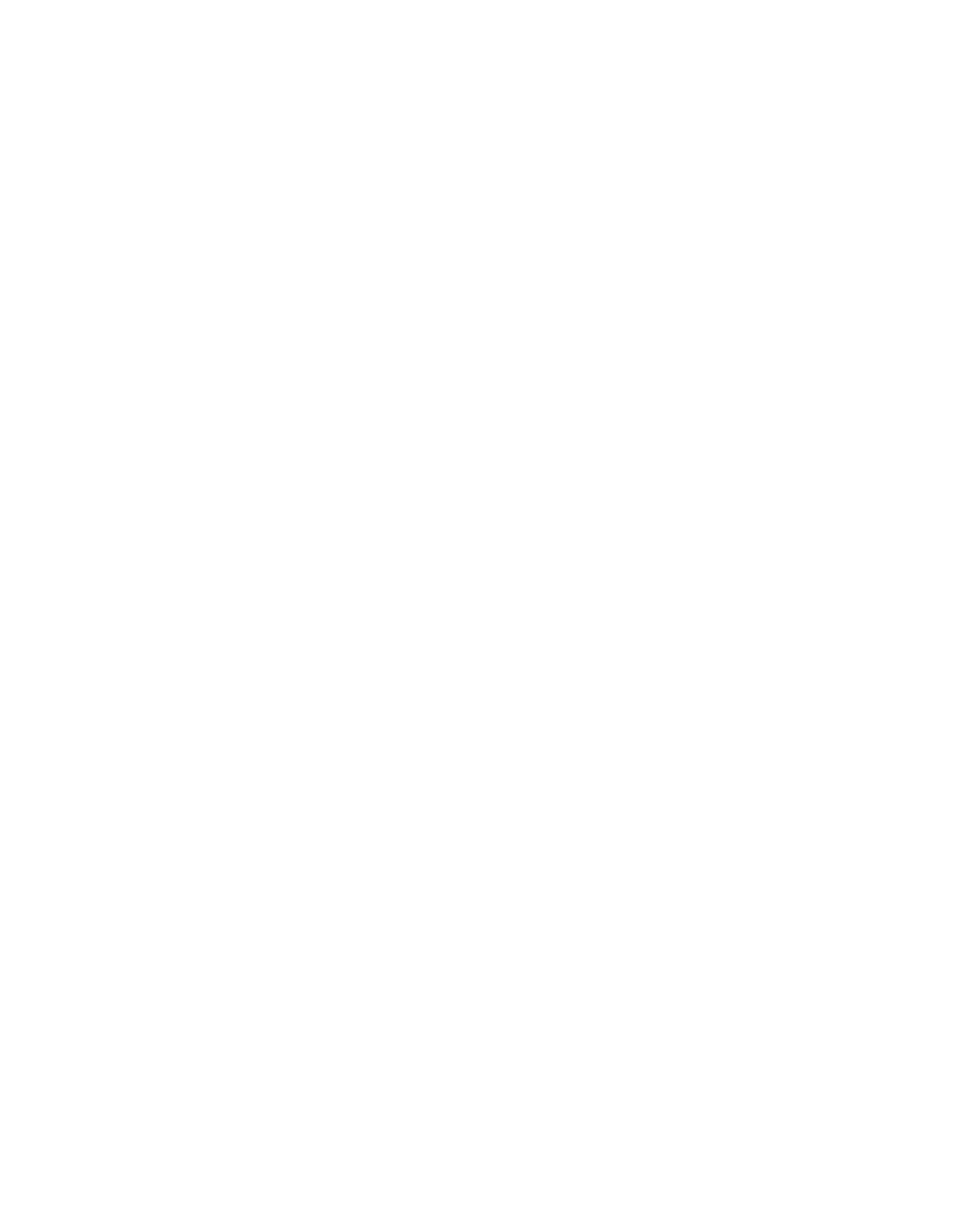# **TABLE OF CONTENTS**

| PORTFOLIO SUMMARY: TOPS <sup>®</sup> Managed Risk Flex ETF Portfolio  1 |  |
|-------------------------------------------------------------------------|--|
| <b>ADDITIONAL INFORMATION ABOUT</b>                                     |  |
|                                                                         |  |
|                                                                         |  |
|                                                                         |  |
|                                                                         |  |
|                                                                         |  |
|                                                                         |  |
|                                                                         |  |
|                                                                         |  |
|                                                                         |  |
|                                                                         |  |
|                                                                         |  |
|                                                                         |  |
|                                                                         |  |
|                                                                         |  |
|                                                                         |  |
|                                                                         |  |
|                                                                         |  |
| FREQUENT PURCHASES AND REDEMPTION OF PORTFOLIO SHARES 18                |  |
|                                                                         |  |
|                                                                         |  |
|                                                                         |  |
|                                                                         |  |
|                                                                         |  |
|                                                                         |  |
|                                                                         |  |
|                                                                         |  |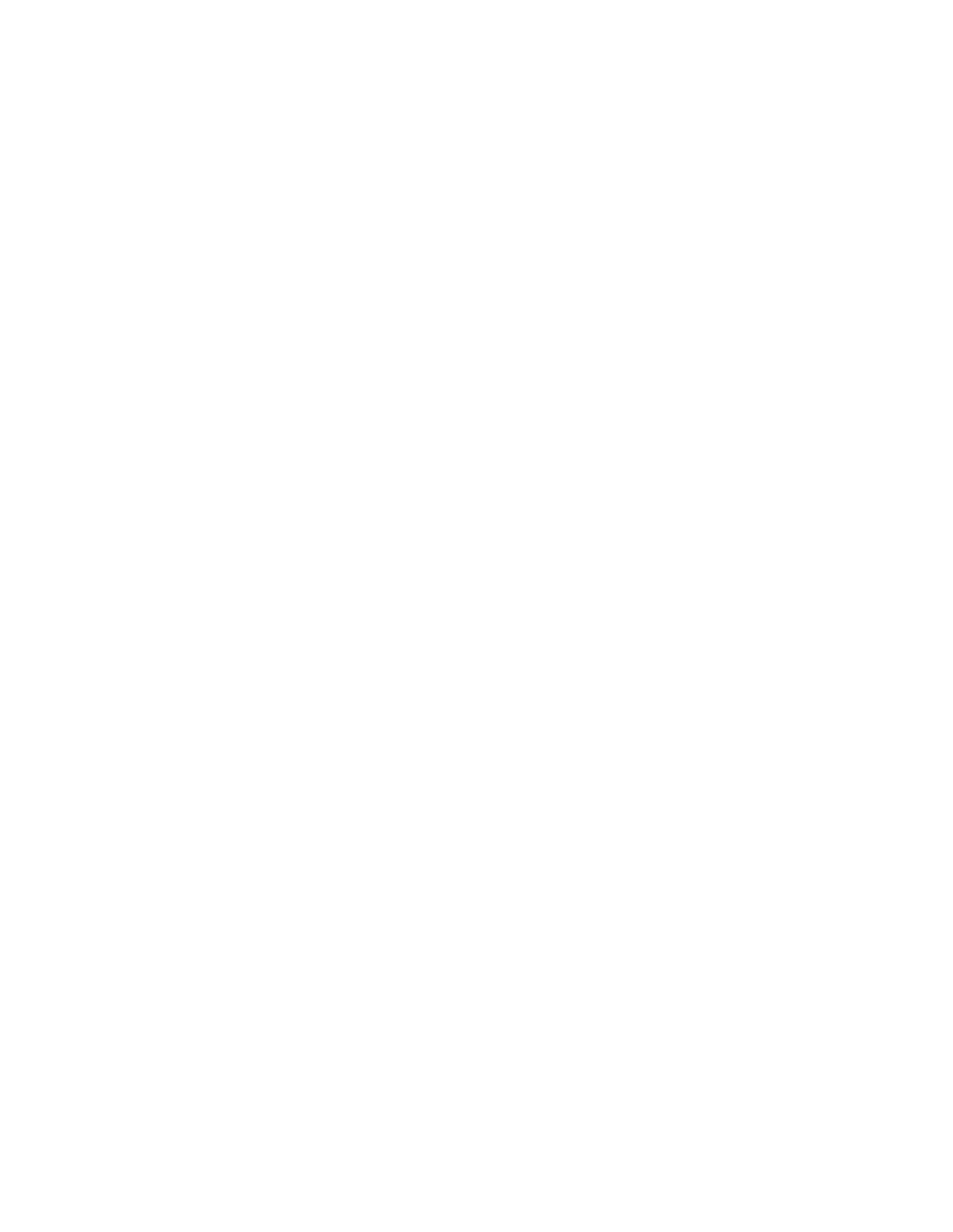# <span id="page-4-0"></span>**PORTFOLIO SUMMARY: TOPS® Managed Risk Flex ETF Portfolio**

**Investment Objectives:** The Portfolio seeks to provide income and capital appreciation with less volatility than the fixed income and equity markets as a whole.

**Fees and Expenses of the Portfolio:** This table describes the annual operating expenses that you may indirectly pay if you invest in the Portfolio through your retirement plan or if you allocate your insurance contract premiums or payments to the Portfolio. However, each insurance contract and separate account involves fees and expenses that are not described in this Prospectus. If the fees and expenses of your insurance contract or separate account were included in this table, your overall expenses would be higher. You should review the insurance contract prospectus for a complete description of fees and expenses. In the table below, Acquired Fund Fees and Expenses are the indirect costs of investing in other investment companies.

| <b>Annual Portfolio Operating Expenses</b><br>(expenses that you pay each year as a<br>percentage of the value of your investment) |       |
|------------------------------------------------------------------------------------------------------------------------------------|-------|
| <b>Management Fees</b>                                                                                                             | 0.30% |
| Distribution and Service (12b-1) Fees                                                                                              | 0.45% |
| Other Expenses <sup>(1)</sup>                                                                                                      | 0.11% |
| Acquired Fund Fees and Expenses <sup>(2)</sup>                                                                                     | 0.10% |
| <b>Total Annual Portfolio Operating Expenses</b>                                                                                   | 0.96% |

(1) Other expenses are contractually limited to 0.10% (does not include expenses related to certain regulatory filings).

(2) Acquired Fund Fees and Expenses are the indirect costs of investing in other investment companies. The operating expenses in this fee table will not correlate to the expense ratio in the Portfolio's financial highlights because the financial statements include only the direct operating expenses incurred by the Portfolio.

*Example:* This Example is intended to help you compare the cost of investing in the Portfolio with the cost of investing in other mutual funds.

The Example assumes that you invest \$10,000 in the Portfolio for the time periods indicated and then redeem all of your shares at the end of those periods. You would pay the same expenses if you did not redeem your shares. However, each insurance contract and separate account involves fees and expenses that are not included in the Example. If these fees and expenses were included in the Example, your overall expenses would be higher. The Example also assumes that your investment has a 5% return each year and that the Portfolio's operating expenses remain the same. Although your actual costs may be higher or lower, based upon these assumptions your costs would be:

| 1 Year | <b>3 Years</b> | 5 Years | 10 Years |
|--------|----------------|---------|----------|
| \$97   | \$304          | \$528   | \$1,173  |

*Portfolio Turnover:* The Portfolio pays transaction costs, such as commissions, when it buys and sells securities (or "turns over" its portfolio). These costs, which are not reflected in annual portfolio operating expenses or in the Example, affect the Portfolio's performance. A higher portfolio turnover rate may indicate higher transaction costs. During the most recent fiscal period, the Portfolio's turnover rate was 11% of the average value of its portfolio.

**Principal Investment Strategies:** The Portfolio employs a fund-of-funds structure that invests, under normal market conditions, at least 80% of its assets in exchange-traded funds ("ETFs"). The Portfolio also employs exchange-traded futures contracts to hedge market risk and reduce return volatility (i.e., the range in which the Portfolio's return fluctuates over time). The ETFs included in the Portfolio invest primarily in securities representing one of the following asset classes:

- Government Fixed Income Securities
- **EXECORDITE:** Corporate Fixed Income Securities
- Common and Preferred Stocks
- Real Estate-Related Securities ("REITS")
- Natural Resource-Related Securities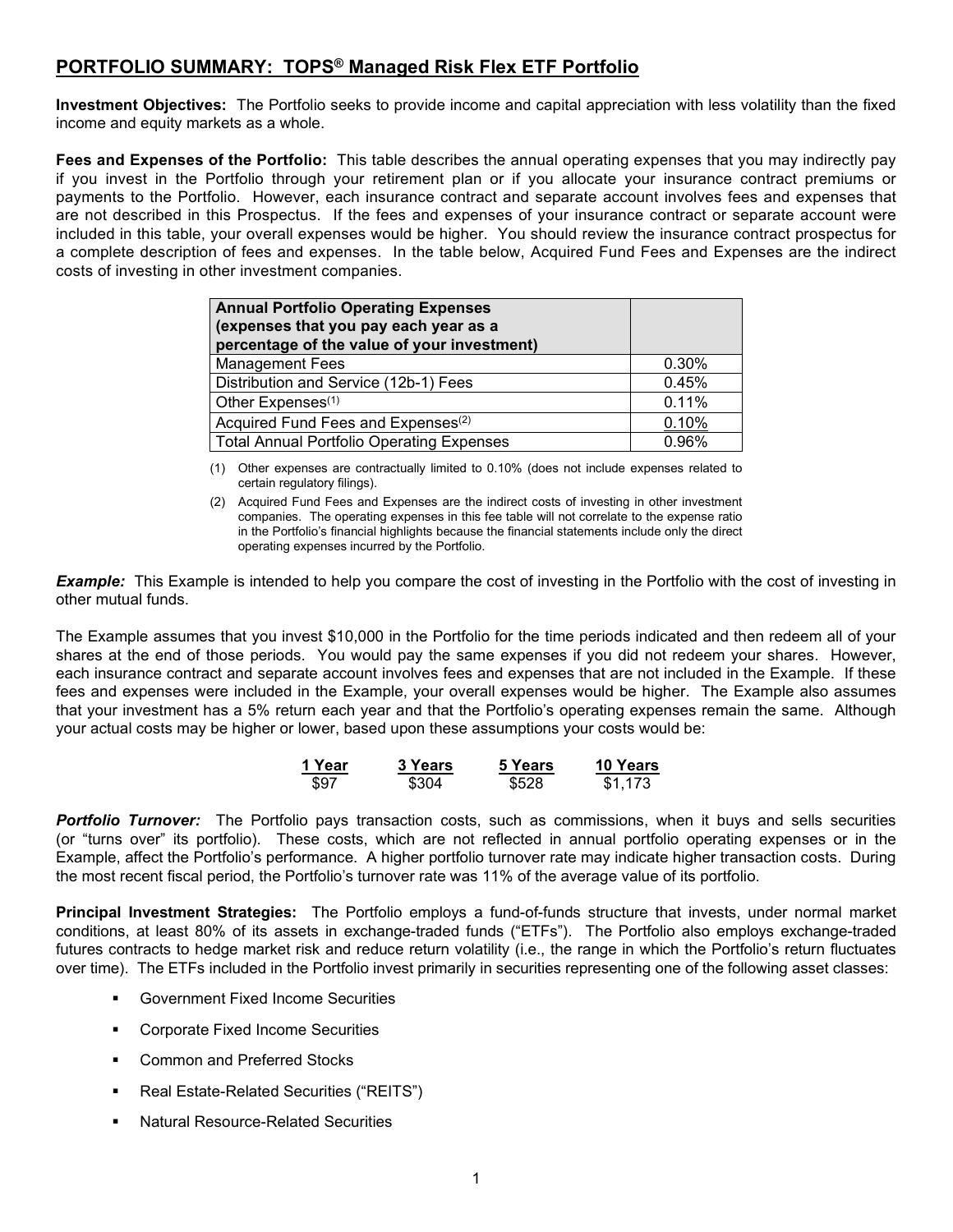The Portfolio restricts investment in fixed income ETFs to those with an average maturity of 20 years or less and invests primarily in ETFs with average portfolio credit quality of investment grade. Maturity is the time between when a fixed income security is issued and when it matures. No more than 15% of the portfolio will be allocated to fixed income ETFs with an average portfolio credit quality below investment grade (commonly referred to as "junk bond" credit quality). The Portfolio defines investment grade credit quality as Baa3 or higher by Moody's Investors Service or BBB- or higher by Standard and Poor's Rating Group. The Portfolio invests in ETFs that may invest in securities without restriction as to underlying issuer country (including foreign and emerging countries), capitalization or currency. The Portfolio considers emerging market countries to be those represented in the MSCI Emerging Markets Index. The Portfolio invests in REIT ETFs and Natural Resource ETFs without restriction as to underlying issuer capitalization.

The Portfolio's adviser seeks to achieve the Portfolio's investment objectives by allocating assets and selecting individual ETFs using the adviser's TOPS® (The Optimized Portfolio System) methodology. The TOPS® methodology utilizes multiple asset classes in an effort to enhance performance and/or reduce risk (as measured by return volatility). Under normal market conditions, the Portfolio invests at least 25% of its assets in equity ETFs and at least 20% of its assets in fixed income ETFs. However, to achieve the Portfolio's income aspect of the Portfolio's investment objectives, the adviser may allocate up to 70% of Portfolio assets to fixed income ETFs. To achieve the capital appreciation aspect of the Portfolio's investment objectives, the adviser may allocate up to 80% of Portfolio assets to a combination of equity ETFs, equity derivatives, REIT ETFs and natural resource ETFs. Furthermore, the adviser selects some equity ETFs that are composed of value stocks. The adviser expects value stocks, those with a lower than average price-to-earnings ratio, to have returns that are less volatile than the equity market as a whole.

The adviser selects individual ETFs that it believes are reasonably representative of an asset class and have relatively low expenses and/or relatively high returns when compared to a peer group of ETFs. The adviser may sell individual ETFs to rebalance asset allocation or to purchase a substitute ETF with a higher expected return or lower risk profile or for any other reason.

The Portfolio's adviser seeks to manage return volatility by employing a sub-adviser to execute the portfolio "managed risk" strategy. The sub-adviser's managed risk strategy consists of using hedge instruments (exchange-traded futures contracts) to reduce the downside risk of the majority of the Portfolio's securities. The sub-adviser may use: equity futures contracts, treasury futures contracts, currency futures contracts, and other hedge instruments judged by the sub-adviser to be necessary to achieve the goals of the managed risk strategy. The sub-adviser may also buy or sell futures contracts based on one or more market indices in an attempt to maintain the Portfolio's volatility at the targeted level in an environment in which the sub-adviser expects market volatility to decrease or increase, respectively. The sub-adviser selects individual futures contracts that it believes will have prices that are highly correlated (negatively) to the Portfolio's ETF positions. The sub-adviser adjusts futures positions to manage overall net Portfolio risk exposure, in an attempt to stabilize the volatility of the Portfolio around a target level set by the adviser and to reduce the potential for portfolio losses during periods of significant and sustained market decline. The sub-adviser regularly monitors and forecasts volatility in the markets utilizing a proprietary model, and adjusts the Portfolio's futures positions in response to specific changes in the market and in the Portfolio. In addition, the sub-adviser will monitor liquidity levels of relevant futures contracts and transparency provided by exchanges as the counterparties in hedging transactions. The sub-adviser also adjusts futures positions to realign individual hedges when the adviser rebalances the Portfolio's asset allocation profile. Depending on market conditions, scenarios may occur where the Portfolio has no positions in any futures contracts.

There is no guarantee the Portfolio will meet its investment objectives.

#### Who Should Invest in the Portfolio?

The adviser believes the Portfolio is appropriate for investors with short-term to intermediate-term investment horizons who seek capital preservation as well as the opportunity for modest income and modest capital appreciation.

The Portfolio and the adviser have received a Securities and Exchange Commission ("SEC") order that allows the adviser to hire a new sub-adviser or sub-advisers without shareholder approval.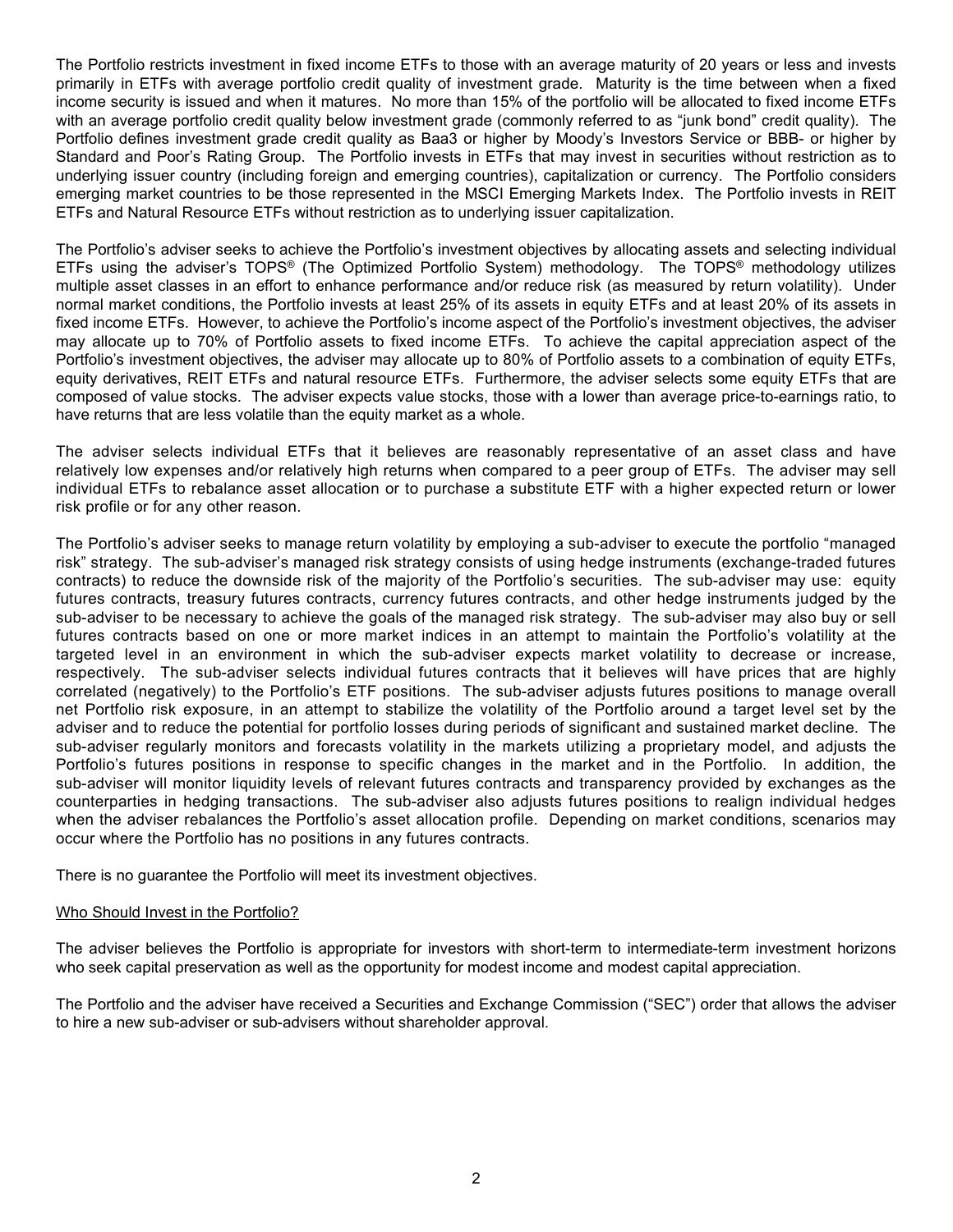#### **Principal Investment Risks:** *As with all mutual funds, there is the risk that you could lose money through your investment in the Portfolio. Many factors affect the Portfolio's net asset value ("NAV") and performance.*

The following principal risks apply to the Portfolio. Many of these risks come from the Portfolio's investments in ETFs and futures. The value of your investment in the Portfolio will go up and down with the prices of the securities in which the Portfolio invests.

- *Credit Risk:* Issuers might not make payments on debt securities, resulting in losses. Credit quality of securities may be lowered if an issuer's financial condition changes, also resulting in losses.
- *Duration Risk:* Longer-term securities may be more sensitive to interest rate changes. Given the recent, historically low interest rates and the potential for increases in those rates, a heightened risk is posed by rising interest rates to a fund whose portfolios include longer-term fixed income securities.
- *Emerging Markets Risk.* Investing in emerging markets involves not only the risks described below with respect to investing in foreign securities, but also other risks, including exposure to economic structures that are generally less diverse and mature, limited availability and reliability of information material to an investment decision, and exposure to political systems that can be expected to have less stability than those of developed countries. The market for the securities of issuers in emerging markets typically is small, and a low or nonexistent trading volume in those securities may result in a lack of liquidity and price volatility.
- *ETF Risk:* The cost of investing in the Portfolio will be higher than the cost of investing directly in ETFs and may be higher than other mutual funds that invest directly in stocks and bonds. ETF shares may trade at a discount or premium to their NAV. Because the value of ETF shares depends on the demand in the market, the adviser may not be able to liquidate the Portfolio's holdings at the most optimal time, adversely affecting performance. ETFs in which a Portfolio invests will not be able to replicate exactly the performance of the indices they track, if any, because the total return generated by the securities will be reduced by transaction costs incurred in adjusting the actual balance of the securities. In addition, the ETFs in which the Portfolio invests will incur expenses not incurred by their applicable indices. Each ETF is subject to specific risks, depending on the nature of the fund.
- *Foreign Currency Risk:* Foreign equity securities denominated in non-US dollar currencies will subject the Portfolio to currency trading risks that include market risk and country risk. Market risk results from adverse changes in exchange rates. Country risk arises because a government may interfere with transactions in its currency.
- *Foreign Investment Risk:* Foreign investing involves risks not typically associated with U.S. investments, including adverse fluctuations in foreign currency values, adverse political, social and economic developments, less liquidity, greater volatility, less developed or less efficient trading markets, political instability and differing auditing and legal standards.
- *Fund of Funds Risk:* The Portfolio's principal investment strategy involves investing in ETFs. Investors may be able to invest directly in the ETFs and may not need to invest through the Portfolio. The cost of investing directly in the Portfolio may be higher than the cost of investing directly in the ETFs. Investors of the Portfolio will indirectly bear fees and expenses charged by the ETFs in which the Portfolio invests in addition to the Portfolio's direct fees and expenses. The Portfolio will incur brokerage costs when it purchases shares of investment companies.
- *Futures Risk:* Futures contract positions may not provide an effective hedge because changes in futures contract prices may not track those of the ETFs they are intended to hedge. Futures create leverage, which can magnify the Portfolio's potential for gain or loss and, therefore, amplify the effects of market volatility on the Portfolio's share price.
- *Hedging Risk:* Futures contracts may not provide an effective hedge of the underlying securities or indexes because changes in the prices of futures contracts may not track those of the securities or indexes that they are intended to hedge. In addition, the managed risk strategy may not effectively protect the Portfolio from market declines and may limit the Portfolio's participation in market gains. The use of the managed risk strategy could cause the Portfolio to underperform as compared to the underlying funds and other mutual funds with similar investment objectives.
- *Interest Rate Risk:* The value of bonds and other fixed income securities will fluctuate with changes in interest rates. Typically, a rise in interest rates cause a decline in the value of fixed income securities. Recently, interest rates have been historically low. Current conditions may result in a rise in interest rates, which in turn may result in a decline in the value of the fixed income investments held by the Portfolio. As a result, for the present, interest rate risk may be heightened.
- *Junk Bond Risk:* Lower-quality bonds, known as "high yield" or "junk" bonds, present greater risk than bonds of higher quality, including an increased risk of default. An economic downturn or period of rising interest rates could adversely affect the market for these bonds and the Portfolio's ETFs holding these bonds. The lack of a liquid market for these bonds could decrease the Portfolio's share price.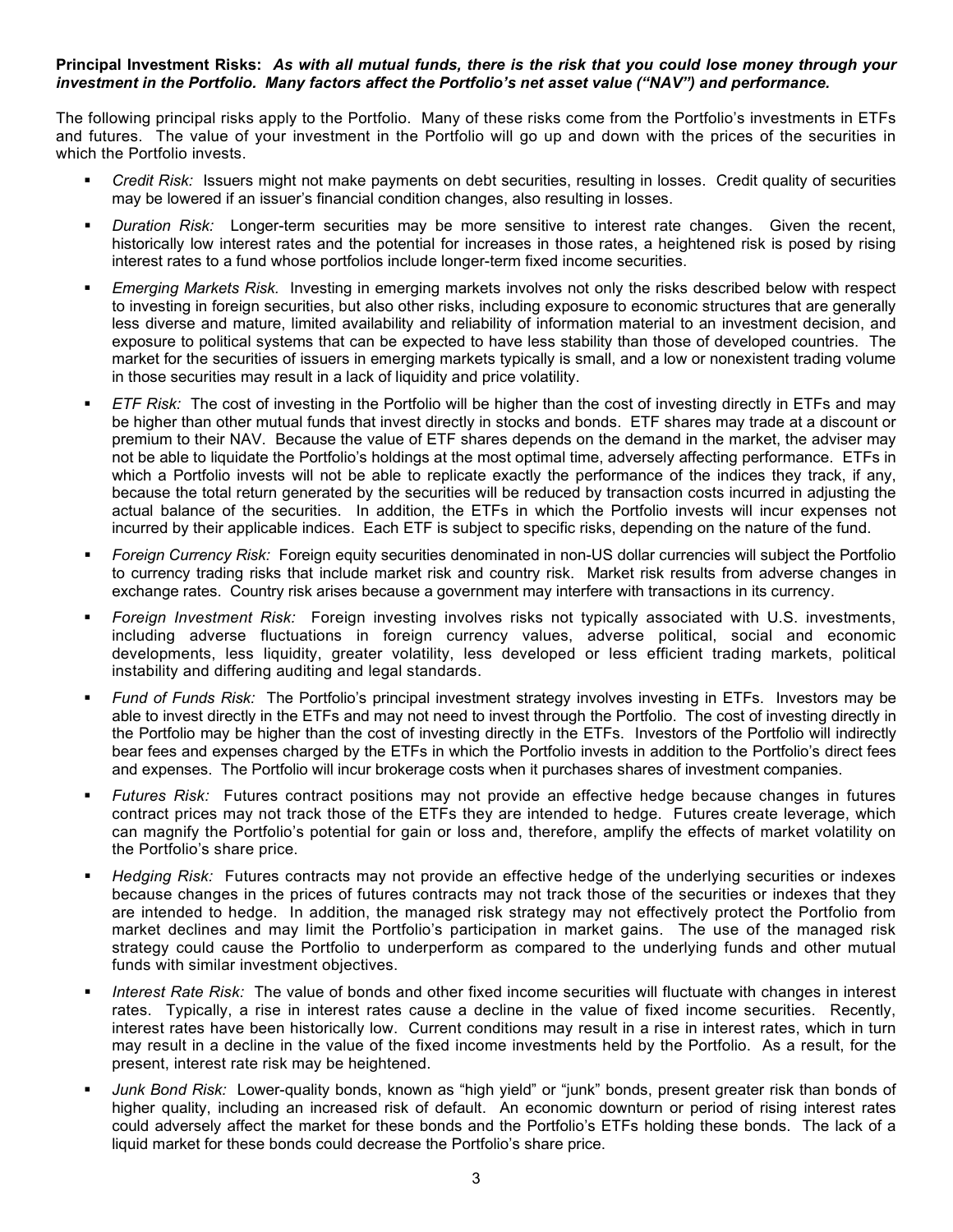- *Large Capitalization Stock Risk:* Large capitalization stocks may underperform stocks of lower quality, smaller capitalization companies during periods when the stocks of such companies are in favor.
- *Liquidity Risk:* Liquidity risk exists when particular investments are difficult to purchase or sell. This can reduce the Portfolio's returns because the Portfolio may be unable to transact at advantageous times or prices. Recently, interest rates have been historically low. Current conditions may result in a rise in interest rates, and a potential rise in interest rates may result in periods of volatility and increased redemptions. As a result of increased redemptions, the fund may have to liquidate portfolio securities at disadvantageous prices and times, which could reduce the returns of the fund. The reduction in dealer market-making capacity in the fixed income markets that has occurred in recent years also has the potential to decrease liquidity.
- *Management Risk:* The adviser's dependence on the TOPS® methodology and judgments about the attractiveness, value and potential appreciation of particular asset classes, securities and futures in which the Portfolio invests may prove to be incorrect and may not produce the desired results. The sub-adviser's portfolio managed risk strategy may not effectively protect the Portfolio from market declines and may limit the Portfolio's participation in market gains.
- *Market Risk:* Overall securities market risks may affect the value of futures and individual ETFs. Factors such as foreign and domestic economic growth and market conditions, interest rate levels, and political events may adversely affect the securities and futures markets.
- *Market and Geopolitical Risk:* The increasing interconnectivity between global economies and financial markets increases the likelihood that events or conditions in one region or financial market may adversely impact issuers in a different country, region or financial market. Securities in the Portfolio may underperform due to inflation (or expectations for inflation), interest rates, global demand for particular products or resources, natural disasters, climate-change and climate-related events, pandemics, epidemics, terrorism, regulatory events and governmental or quasi-governmental actions. The occurrence of global events similar to those in recent years, such as terrorist attacks around the world, natural disasters, social and political discord or debt crises and downgrades, among others, may result in market volatility and may have long term effects on both the U.S. and global financial markets. It is difficult to predict when similar events affecting the U.S. or global financial markets may occur, the effects that such events may have and the duration of those effects. Any such event(s) could have a significant adverse impact on the value and risk profile of the Portfolio. The current novel coronavirus (COVID-19) global pandemic and the aggressive responses taken by many governments, including closing borders, restricting international and domestic travel, and the imposition of prolonged quarantines or similar restrictions, as well as the forced or voluntary closure of, or operational changes to, many retail and other businesses, has had negative impacts, and in many cases severe negative impacts, on markets worldwide. It is not known how long such impacts, or any future impacts of other significant events described above, will or would last, but there could be a prolonged period of global economic slowdown, which may impact your Portfolio investment. Therefore, the Portfolio could lose money over short periods due to short-term market movements and over longer periods during more prolonged market downturns. During a general market downturn, multiple asset classes may be negatively affected. Changes in market conditions and interest rates can have the same impact on all types of securities and instruments. In times of severe market disruptions you could lose your entire investment.
- *Model Risk:* The adviser's TOPS**®** methodology utilized in the Portfolio's securities selection process is not certain to produce improved issuer creditworthiness, maximized returns or minimized risk, and may not be appropriate for every investor. No assurance can be given that the Portfolio will be successful under all or any market conditions.
- *Natural Resource Risk:* Exposure to companies primarily engaged in the natural resource markets (which for this purpose includes agribusiness) may subject the Portfolio to greater volatility than the securities market as a whole. Natural resource companies are affected by commodity price volatility, changes in interest rates, or factors affecting a particular industry or commodity, such as drought, floods, weather, livestock disease, embargoes, tariffs, and international economic, political and regulatory developments.
- *Preferred Stock Risk*: The value of preferred stocks will fluctuate with changes in interest rates. Typically, a rise in interest rates causes a decline in the value of preferred stock. Preferred stocks are also subject to credit risk, which is the possibility that an issuer of preferred stock will fail to make its dividend payments.
- *Real Estate Risk:* Real estate values rise and fall in response to a variety of factors, including local, regional and national economic conditions, interest rates and tax considerations. REIT ETF performance depends on the types and locations of the properties it owned by the relevant REITs and on how well those REITs manage those properties.
- *Small and Medium Capitalization Stock Risk:* The value of a small or medium capitalization company stocks may be subject to more abrupt or erratic market movements than those of larger, more established companies or the market averages in general.

Before investing in the Portfolio, you should carefully consider your own investment goals, the amount of time you are willing to leave your money invested, and the amount of risk you are willing to take.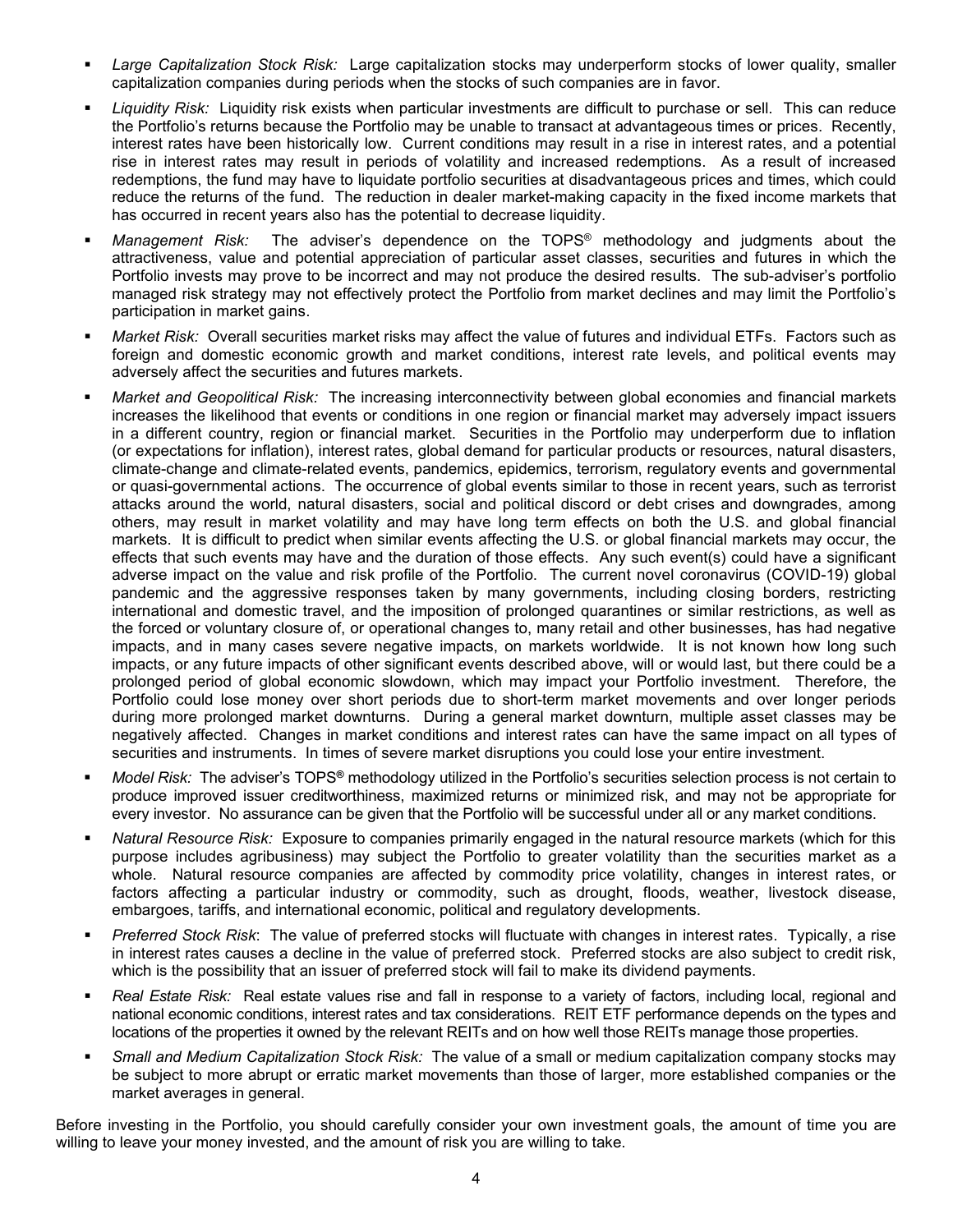**Performance:** The bar chart and performance table below show the variability of the Portfolio's returns, which is some indication of the risks of investing in the Portfolio. The bar chart shows performance of the Portfolio for each full calendar year since the Portfolio's inception. The performance table compares the performance of the share classes of the Portfolio over time to the performance of a broad-based securities market index. You should be aware that the Portfolio's past performance (before and after taxes) may not be an indication of how the Portfolio will perform in the future. Updated performance information is available at no cost by calling 1-855-572-5945.

#### **Annual Total Return For Calendar Year Ended December 31**



| <b>Best Quarter:</b> | 4 <sup>th</sup> Quarter 2020            | 7 60% |
|----------------------|-----------------------------------------|-------|
| Worst Quarter:       | 1 <sup>st</sup> Quarter 2020   (10.10)% |       |

**Performance Table Average Annual Total Returns** (For periods ended December 31, 2021)

|                                          | One Year    | <b>Five Years</b> | Since Inception of the Portfolio <sup>(1)</sup> |
|------------------------------------------|-------------|-------------------|-------------------------------------------------|
| <b>Return Before Taxes</b>               | 8.79%       | 6.40%             | .84%                                            |
| Standard & Poor's 500 Total Return Index | 71%<br>28.7 | 18.47%            | 15.96%                                          |

(1) Inception date of the TOPS Managed Risk Flex ETF Portfolio is August 27, 2013.

The Standard and Poor's 500 Total Return Index is an unmanaged market capitalization-weighted index of 500 of the largest capitalized U.S. domiciled companies. Index returns assume reinvestment of dividends. Its performance does not reflect any deduction for fees, management expenses or taxes. An investor cannot invest directly in an index.

#### **Investment Adviser:** ValMark Advisers, Inc.

**Investment Adviser Portfolio Manager:** Michael McClary, Chief Investment Officer of the adviser, has served as portfolio manager since the Portfolio commenced operations.

**Sub-Adviser:** Milliman Financial Risk Management LLC

**Sub-Adviser Portfolio Manager:** Adam Schenck, CFA, FRM, Portfolio Manager of the sub-adviser, has served as a portfolio manager since the Portfolio commenced operations.

**Purchase and Sale of Portfolio Shares:** Shares of the Portfolio are intended to be sold to certain separate accounts of the participating life insurance companies, as well as qualified pension and retirement plans and certain unregistered separate accounts. You and other purchasers of variable annuity contracts, variable life contracts, and participants in pension and retirement plans will not own shares of the Portfolio directly. Rather, all shares will be held by the separate accounts or plans for your benefit and the benefit of other purchasers or participants. You may purchase and redeem shares of the Portfolio on any day that the New York Stock Exchange is open, or as permitted under your insurance contract, separate account or retirement plan.

**Tax Information:** It is the Portfolio's intention to distribute all income and gains. Generally, owners of variable insurance contracts are not taxed currently on income or gains realized with respect to such contracts. However, some distributions from such contracts may be taxable at ordinary income tax rates. In addition, distributions made to an owner who is younger than 59 1/2 may be subject to a 10% penalty tax. Investors should ask their own tax advisors for more information on their own tax situation, including possible state or local taxes. Please refer to your insurance contract prospectus or retirement plan documents for additional information on taxes.

**Payments to Broker-Dealers and Other Financial Intermediaries:** If you purchase the Portfolio through a broker-dealer or other financial intermediary (such as a bank or insurance company), the Portfolio and its related companies may pay the intermediary for the sale of Portfolio shares and related services. These payments may create a conflict of interest by influencing the broker-dealer or other intermediary and your salesperson to recommend the Portfolio over another investment. Ask your salesperson for more information.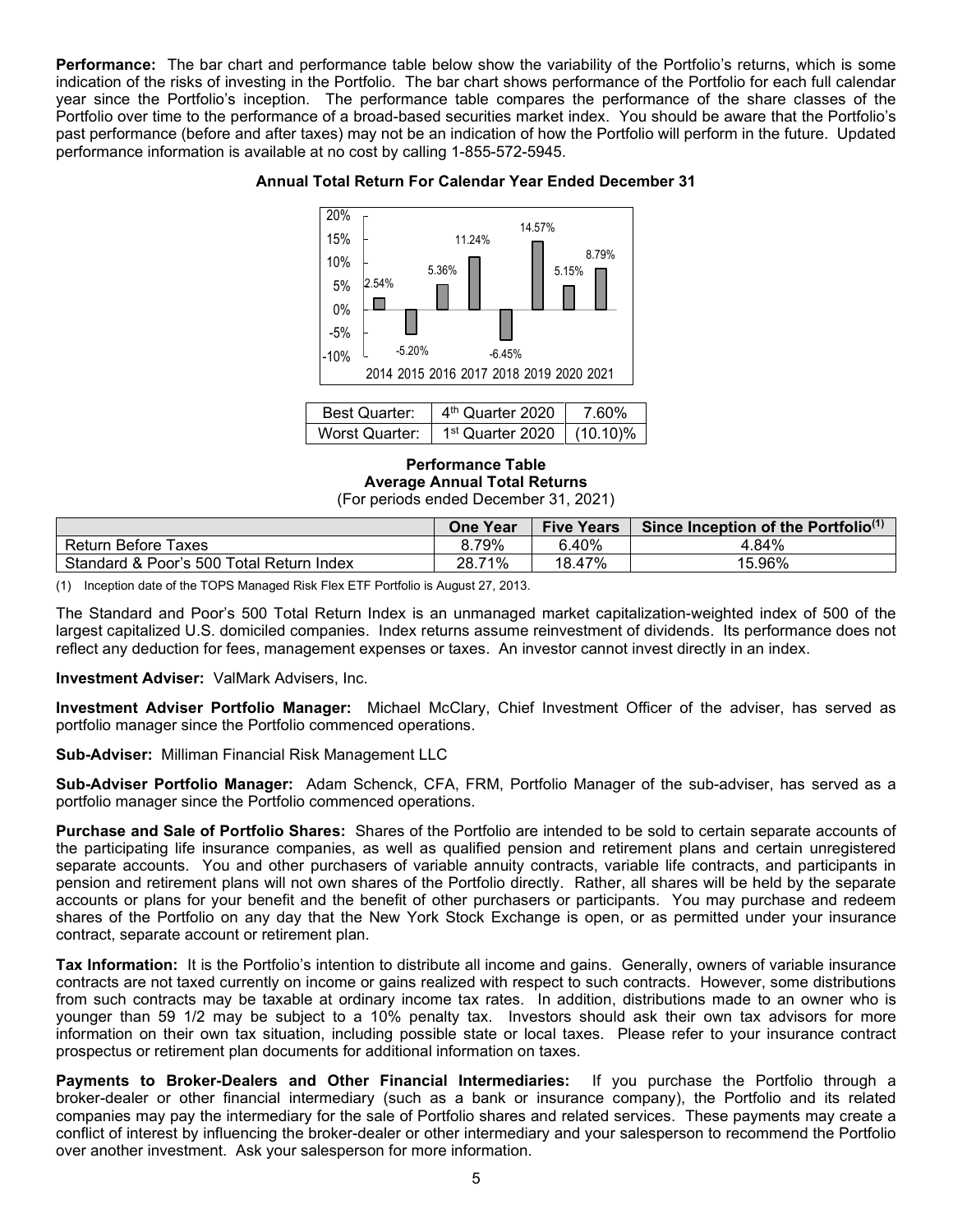#### <span id="page-9-0"></span>**ADDITIONAL INFORMATION ABOUT PRINCIPAL INVESTMENT STRATEGIES AND RELATED RISKS**

#### <span id="page-9-1"></span>**General Information about the Portfolio, Adviser and Sub-Adviser**

The Portfolio is a series of the Northern Lights Variable Trust, a Delaware statutory trust (the "Trust"). ValMark Advisers, Inc. serves as the Portfolio's investment adviser. Milliman Financial Risk Management LLC serves as sub-adviser to the Portfolio. The Portfolio is intended to be a funding vehicle for variable annuity contracts and flexible premium variable life insurance policies offered by the separate accounts of various insurance companies (each a "Participating Insurance Company") and qualified pension and retirement plans.

The Trust has received an exemptive order ("Exemptive Order") from the SEC that permits the Portfolio to sell shares to separate accounts of unaffiliated insurance companies, and pension and retirement plans that qualify for special income tax treatment. These arrangements may present certain conflicts of interest due to differences in tax treatment and other considerations such that the interests of various variable contract owners participating in the Portfolio and the interests of pension and retirement plans investing in the Portfolio may conflict. For example, violation of the federal tax laws by one insurance company separate account investing directly or indirectly in the portfolio could cause other variable insurance products funded by the separate account of another insurance company to lose their tax-deferred status unless remedial actions were taken. It is possible that a difference may arise among the interests of the holders of different types of contracts - for example, if applicable state insurance law or contract owner instructions prevent a Participating Insurance Company from continuing to invest in the Portfolio following a change in the Portfolio's investment policies, or if different tax laws apply to flexible premium variable life insurance contracts and variable annuities. The Trust's Board of Trustees (the "Board") and each Participating Insurance Company will attempt to monitor events to prevent such differences from arising. As a condition of the Exemptive Order, the Board will monitor events in order to identify any material irreconcilable conflicts which may arise (such as those arising from tax or other differences), and to determine what action, if any, should be taken in response to such conflicts. If such a conflict were to occur, one or more insurance companies' separate accounts might be required to withdraw their investments in the Portfolio. This might force the Portfolio to sell its securities at disadvantageous prices which could cause a decrease in the Portfolio's Net Asset Value ("NAV").

Individual variable annuity contract holders and flexible premium variable life insurance policy holders are not "shareholders" of the Portfolio. The Participating Insurance Company and its separate accounts are the shareholders or investors, although such company will pass through voting rights to its variable annuity contract or flexible premium variable life insurance policy holders. Shares of the Portfolio are not offered directly to the general public.

The Portfolio has its own distinct investment objectives, strategies and risks. The adviser, under the oversight of the Board, is responsible for constructing and monitoring the Portfolio's investments to be consistent with the investment objectives and principal investment strategies of the Portfolio. The Portfolio invests within a specific segment (or portion) of the capital markets and invests in a wide variety of securities consistent with its investment objectives and style. The potential risks and returns of the Portfolio vary with the degree to which the Portfolio invests in a particular market segment and/or asset class.

#### <span id="page-9-2"></span>**INVESTMENT OBJECTIVES**

The Portfolio seeks to provide income and capital appreciation with less volatility than the fixed income and equity markets as a whole. There is no guarantee that the Portfolio will meet its investment objectives.

The Portfolio's investment objectives and 80% Investment Policy are non-fundamental policies and may be changed without shareholder approval by the Board upon 60 days written notice to shareholders. The 80% Investment Policy refers to the Portfolio's investment policy to invest, under normal market conditions, at least 80% of its assets in exchange-traded funds ("ETFs").

#### <span id="page-9-3"></span>**PRINCIPAL INVESTMENT STRATEGIES**

#### **Investment Adviser's – TOPS® (The Optimized Portfolio System) Methodology**

The Portfolio's adviser applies its TOPS® methodology to the Portfolio. The methodology relies upon the following principles and investment tenets.

In constructing the investment portfolio for the Portfolio, the adviser's portfolio manager seeks to provide investments diversified across many asset classes primarily through the use of ETFs. The Portfolio's investment portfolio is structured utilizing a combination of asset allocation technology, research and the input of the TOPS portfolio managers. The asset allocation technology utilized considers the historical performance, correlations and risks, as measured by return volatility, of the assets selected. The adviser's portfolio manager regularly reviews the asset allocations, corrects any identified bias or limitation, and makes final strategic asset allocation determinations consistent with the Portfolio's investment objectives (the "target allocation"). The adviser's portfolio manager also relies heavily upon his own experience and opinions about current and future market conditions when making strategic portfolio decisions.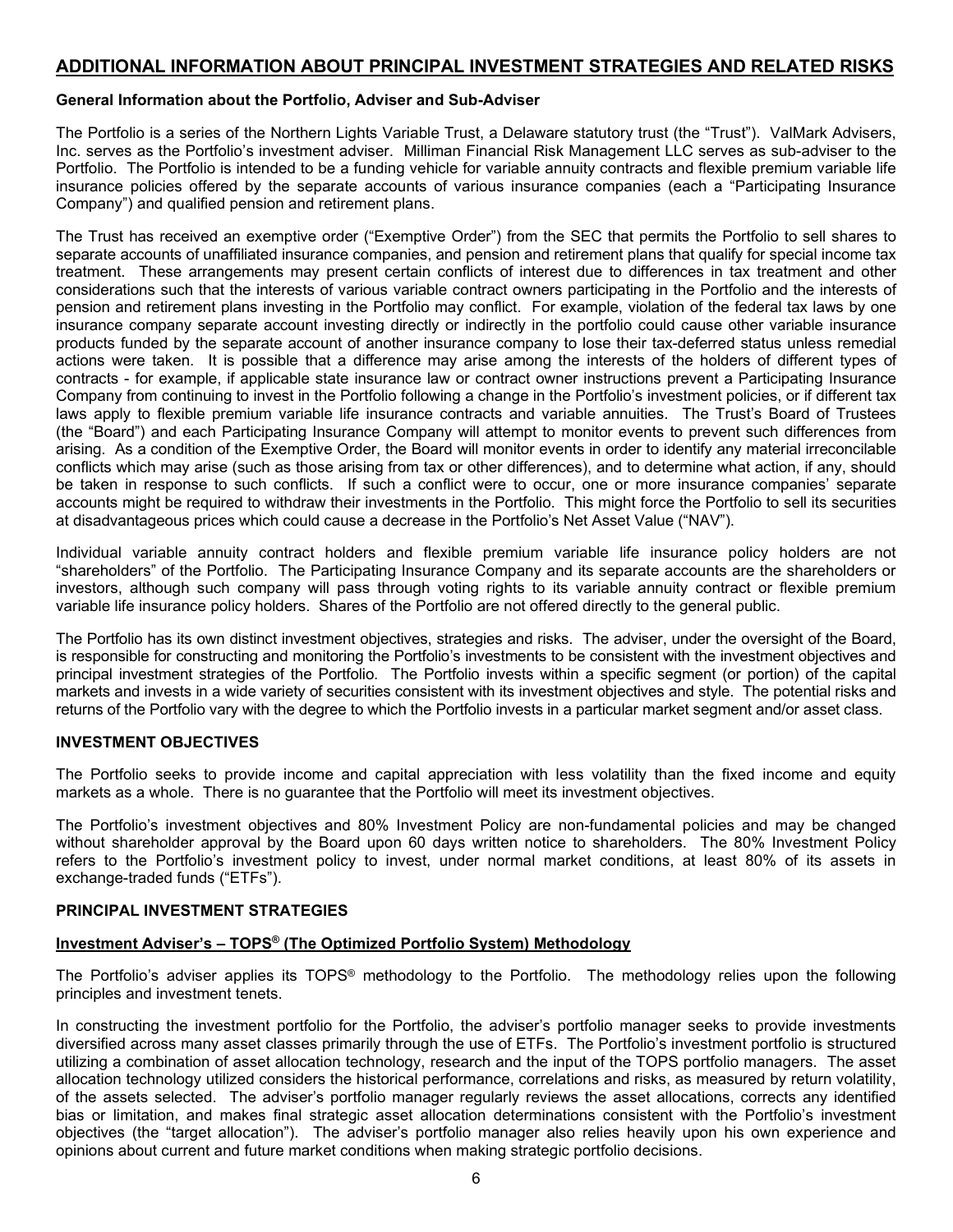The Portfolio's investment portfolio is rebalanced periodically, under the direction of the adviser's portfolio manager. Rebalancing may become necessary because, over time, percentages may deviate from the target allocation due to security price gains, losses, and/or dividends earned. When rebalancing occurs, the Portfolio's investments will be returned to their target strategic asset allocation. Although the investment portfolio is rebalanced periodically, the adviser monitors the asset allocation models regularly. The adviser reviews the Portfolio's performance by means of comparison to standard indices, which may be changed from time to time. From time to time, due to market conditions or other warranting conditions in the judgment of the portfolio manager, investment percentages may be adjusted or investments may be added, removed, or substituted.

Investors may purchase ETFs on their own behalf without investing through the Portfolio.

#### **Sub-Adviser's Managed Risk Strategy Using Futures**

Historically, investors have relied on diversification as their primary risk management tool. However, during periods of global financial crisis, most asset classes have declined simultaneously. Many investors use asset allocation strategies to mitigate risk by diversifying asset class exposure amongst low- to negatively-correlated assets. The sub-adviser's managed risk strategy involves assembling and managing the portfolio of hedge instruments that are selected to reduce the downside risk of the majority or all of a portfolio of securities. Typically, the managed risk strategy is managed to help lock-in gains from favorable returns on underlying investments and to harvest gains from the hedge vehicle portfolio during severe market corrections. The sub-adviser believes that by integrating futures contracts with underlying securities, risk (as measured by return volatility) may be reduced and the overall value of the investment portfolio may be enhanced over market cycles. The sub-adviser may also buy or sell futures contracts based on one or more market indices in an attempt to maintain the Portfolio's volatility at the targeted level in an environment in which the sub-adviser expects market volatility to decrease or increase, respectively.

The sub-adviser employs a strategy that seeks to preserve asset growth in bullish markets and defend against major losses during downturns in the markets. With the sub-adviser's managed risk strategy, the Portfolio seeks to be cushioned against severe market declines. The Portfolio may still experience declines in market value during downturns in the market. However, the managed risk strategy seeks to subject the Portfolio to market volatility that is lower than that experienced by a portfolio without a managed risk strategy. Also, the managed risk strategy is managed on an ongoing basis to adjust the protection level in an attempt to preserve gains after favorable events and harvest hedge payoffs after large market declines.

#### <span id="page-10-0"></span>**PRINCIPAL INVESTMENT RISKS**

There is no assurance that the Portfolio will achieve its investment objective. The Portfolio's share price will fluctuate with changes in the market value of its portfolio investments. When you sell your Portfolio shares, they may be worth less than what you paid for them and, accordingly, you can lose money investing in the Portfolio. Risks could adversely affect the NAV, total return and the value of the Portfolio and your investment. The risk descriptions below provide a more detailed explanation of the principal investment risks that correspond to the risks described in the Portfolio Summary section of this Prospectus. The following risks apply to the Portfolio except as noted. Many of these risks come from the Portfolio's investments in ETFs and futures. The value of your investment in the Portfolio will go up and down with the prices of the securities in which the Portfolio invests.

#### *Credit Risk*

There is a risk that security issuers will not make interest and/or principal payments on their securities. In addition, the credit quality of securities may be lowered if an issuer's financial condition changes. Lower credit quality will lead to greater volatility in the price of a security and in shares of the Portfolio. Lower credit quality also will affect liquidity and make it difficult for the Portfolio to sell shares of the ETF holding the security. This means that, compared to issuers of higher rated securities, issuers of lower rated securities are less likely to have the capacity to pay interest and repay principal when due in the event of adverse business, financial or economic conditions and/or may be in default or not current in the payment of interest or principal. Default, or the market's perception that an issuer is likely to default, tends to reduce the value and liquidity of securities held by the Portfolio, thereby reducing the value of your investment in Portfolio shares. In addition, default may cause the Portfolio to incur expenses in seeking recovery of principal or interest on its portfolio holdings.

#### *Duration Risk*

Longer-term securities may be more sensitive to interest rate changes. Given the recent, historically low interest rates and the potential for increases in those rates, a heightened risk is posed by rising interest rates to a fund whose portfolios include longer-term fixed income securities.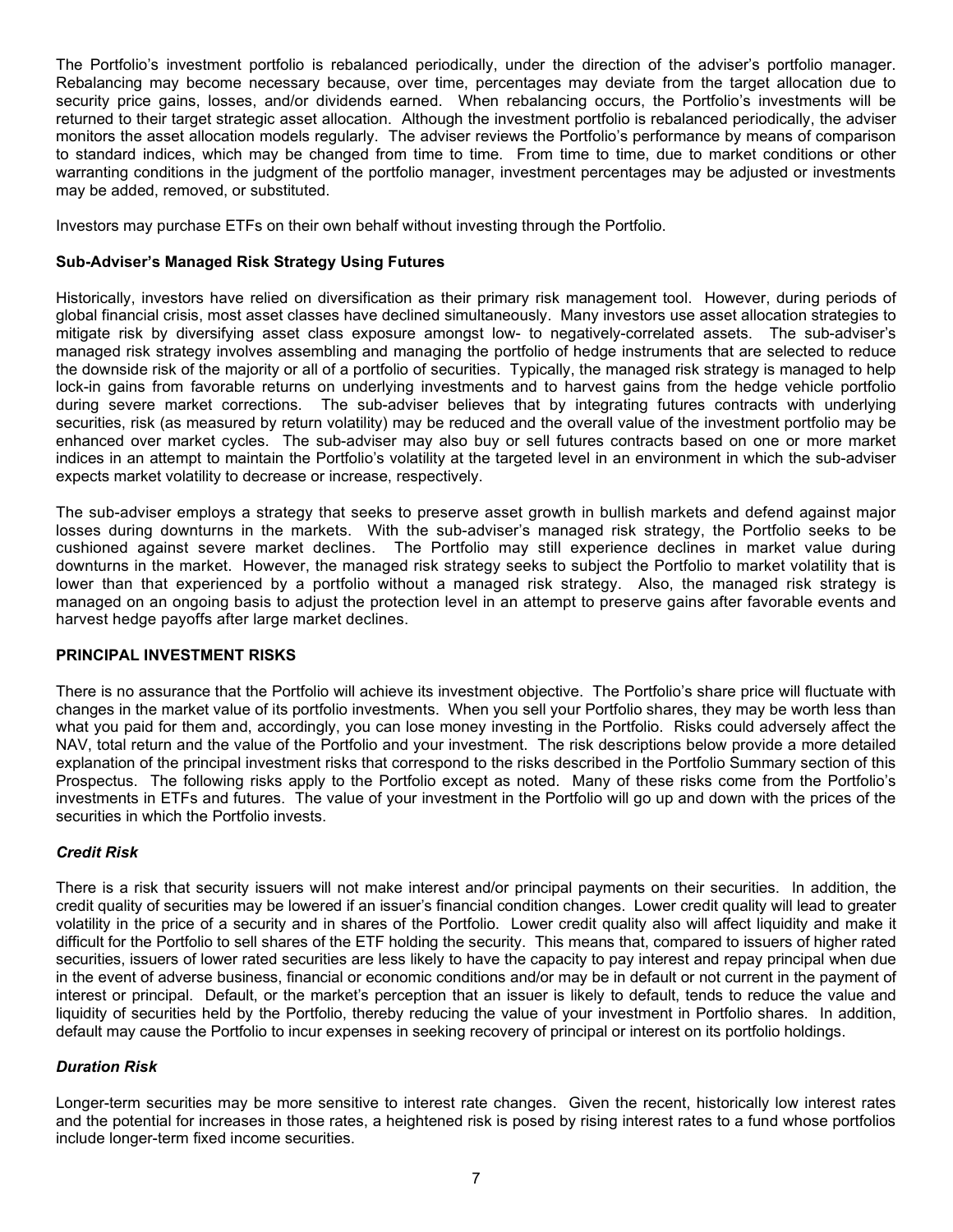#### *Emerging Markets Risk*

The Portfolio may invest in countries with newly organized or less developed securities markets. Investments in emerging markets typically involves greater risks than investing in more developed markets. Generally, economic structures in these countries are less diverse and mature than those in developed countries and their political systems tend to be less stable. Emerging market countries may have different regulatory, accounting, auditing, and financial reporting and record keeping standards and may have material limitations on PCAOB inspection, investigation, and enforcement. Therefore, the availability and reliability of information, particularly financial information, material to an investment decision in emerging market companies may be limited in scope and reliability as compared to information provided by U.S. companies. Emerging market economies may be based on only a few industries. As a result, security issuers, including governments, may be more susceptible to economic weakness and more likely to default. Emerging market countries also may have relatively unstable governments, weaker economies, and less-developed legal systems with fewer security holder rights. Investments in emerging markets countries may be affected by government policies that restrict foreign investment in certain issuers or industries. The potentially smaller size of securities markets in emerging market countries and lower trading volumes can make investments relatively illiquid and potentially more volatile than investments in developed countries, and such securities may be subject to abrupt and severe price declines. Due to this relative lack of liquidity, the Portfolio may have to accept a lower price or may not be able to sell a portfolio security at all. An inability to sell a portfolio position can adversely affect a portfolio's value or prevent a portfolio from being able to meet cash obligations or take advantage of other investment opportunities.

#### *ETF Risk*

ETFs are subject to investment advisory fees and other expenses, which will be indirectly paid by the Portfolio. As a result, your cost of investing in the Portfolio will be higher than the cost of investing directly in ETFs and may be higher than other mutual funds that invest directly in stocks and bonds. ETFs are listed on national stock exchanges and are traded like stocks listed on an exchange. ETF shares may trade at a discount to or a premium above NAV if there is a limited market in such shares. ETFs are also subject to brokerage and other trading costs, which could result in greater expenses to the Portfolio. Because the value of ETF shares depends on the demand in the market, the adviser may not be able to liquidate the Portfolio's holdings at the most optimal time, adversely affecting performance. Each ETF is subject to specific risks, depending on the nature of the ETF. These risks could include liquidity risk, sector risk, foreign and emerging market risk, as well as risks associated with real estate investments and natural resources. Certain securities comprising the indices tracked by the ETFs may, from time to time, temporarily be unavailable, which may further impede the ETFs' ability to track their applicable indices.

#### *Foreign Currency Risk*

The Portfolio's investments in foreign currency denominated securities will subject the Portfolio to currency trading risks that include market risk, interest rate risk and country risk. Market risk results from the price movement of foreign currency values in response to shifting market supply and demand. Since exchange rate changes can readily move in one direction, a currency position carried overnight or over a number of days may involve greater risk than one carried a few minutes or hours. Interest rate risk arises whenever a country changes its stated interest rate target associated with its currency. Country risk arises because virtually every country has interfered with international transactions in its currency. Interference has taken the form of regulation of the local exchange market, restrictions on foreign investment by residents or limits on inflows of investment funds from abroad. Restrictions on the exchange market or on international transactions are intended to affect the level or movement of the exchange rate. This risk could include the country issuing a new currency, effectively making the "old" currency worthless.

#### *Foreign Investment Risk*

Foreign investing involves risks not typically associated with U.S. investments, including adverse fluctuations in foreign currency values, adverse political, social and economic developments, less liquidity, greater volatility, less developed or less efficient trading markets, political instability and differing auditing and legal standards.

#### *Fund of Funds Risk*

The Portfolio's principal investment strategy involves investing in ETFs. Investors may be able to invest directly in the ETFs and may not need to invest through the Portfolio. The cost of investing directly in the Portfolio may be higher than the cost of investing directly in the ETFs. Investors of the Portfolio will indirectly bear fees and expenses charged by the ETFs in which the Portfolio invests in addition to the Portfolio's direct fees and expenses. The Portfolio will incur brokerage costs when it purchases shares of investment companies.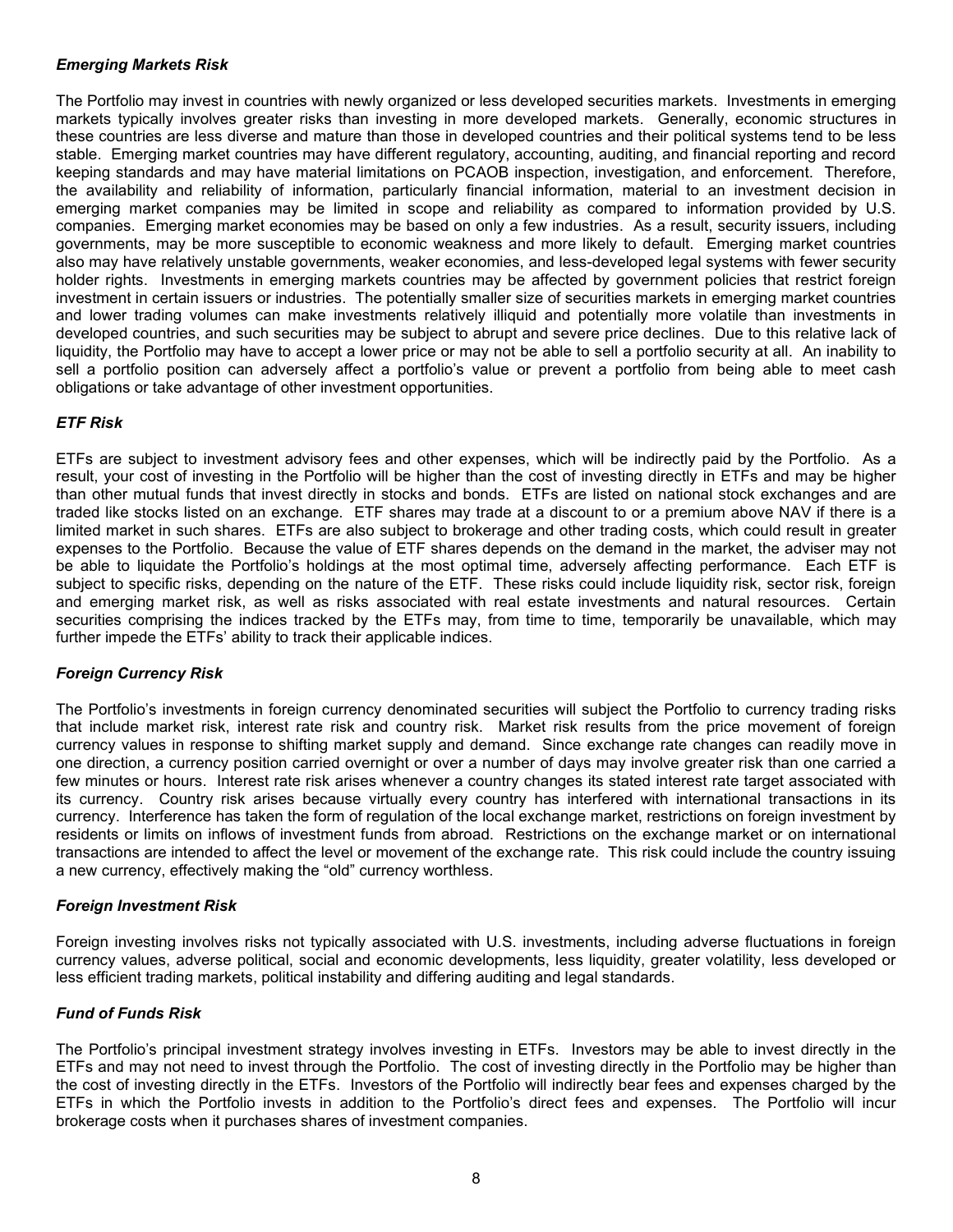#### *Futures Risk*

The Portfolio's use of futures contracts involves risks different from, or possibly greater than, the risks associated with investing directly in securities and other traditional investments. These risks include (i) leverage risk, (ii) correlation or tracking risk and (iii) liquidity risk. Because futures require only a small initial investment in the form of a deposit or margin, they involve a high degree of leverage. Accordingly, the fluctuation of the value of futures in relation to the underlying assets upon which they are based is magnified. Thus, the Portfolio may experience losses that exceed losses experienced by funds that do not use futures contracts. Theoretically, the Portfolio's losses could be unlimited. There may be imperfect correlation, or even no correlation, between price movements of a futures contract and price movements of investments for which futures are intended to hedge. Lack of correlation (or tracking) may be due to factors unrelated to the value of the investments being hedged, such as speculative or other pressures on the markets in which these instruments are traded. Consequently, the effectiveness of futures as a hedging vehicle will depend, in part, on the degree of correlation between price movements in the futures and price movements in underlying securities. While futures contracts are generally liquid instruments, under certain market conditions they may become illiquid. Futures exchanges may impose daily or intra-day price change limits and/or limit the volume of trading. Additionally, government regulation may further reduce liquidity through similar trading restrictions. As a result, the Portfolio may be unable to close out its futures contracts at a time which is advantageous. The successful use of futures depends upon a variety of factors, particularly the ability of the adviser to predict movements of the underlying securities markets, which requires different skills than predicting changes in the prices of individual securities. There can be no assurance that any particular futures hedging strategy adopted will succeed.

#### *Hedging Risk*

Futures contracts may not provide an effective hedge of the underlying securities or indexes because changes in the prices of futures contracts may not track those of the securities or indexes that they are intended to hedge. In addition, the managed risk strategy may not effectively protect the Portfolio from market declines and may limit the Portfolio's participation in market gains. The use of the managed risk strategy could cause the Portfolio to underperform as compared to the underlying funds and other mutual funds with similar investment objectives.

#### *Interest Rate Risk*

When the Portfolio invests in bonds and other fixed income securities through ETFs, the value of your investment in the Portfolio will fluctuate with changes in interest rates. Typically, a rise in interest rates causes a decline in the value of fixed income securities or derivatives owned by the Portfolio. Recently, interest rates have been historically low. Current conditions may result in a rise in interest rates, which in turn may result in a decline in the value of the fixed income investments held by the fund. As a result, for the present, interest rate risk may be heightened. In general, the market price of debt securities with longer maturities will increase or decrease more in response to changes in interest rates than shorter-term securities. Other risk factors include credit risk (the debtor may default) and prepayment risk (the debtor may pay its obligation early, reducing the amount of interest payments). These risks could affect the value of a particular investment by the Portfolio possibly causing the Portfolio's share price and total return to be reduced and fluctuate more than other types of investments.

#### *Junk Bond Risk*

Lower-quality bonds, known as "high yield" or "junk" bonds, present a significant risk for loss of principal and interest. These bonds offer the potential for higher return, but also involve greater risk than bonds of higher quality, including an increased possibility that the bond's issuer, obligor or guarantor may not be able to make its payments of interest and principal (credit quality risk). If that happens, the value of the bond may decrease, and the Portfolio's share price may decrease and its income distribution may be reduced. An economic downturn or period of rising interest rates (interest rate risk) could adversely affect the market for these bonds and reduce the Portfolio's ability to sell ETFs holding these bonds (liquidity risk). The Portfolio's ETF holdings may also hold "Rule 144A" securities, which are subject to resale restrictions. The lack of a liquid market for these bonds could decrease the Portfolio's share price.

#### *Large Capitalization Stock Risk*

Large capitalization stocks may underperform stocks of lower quality, smaller capitalization companies during periods when the stocks of such companies are in favor.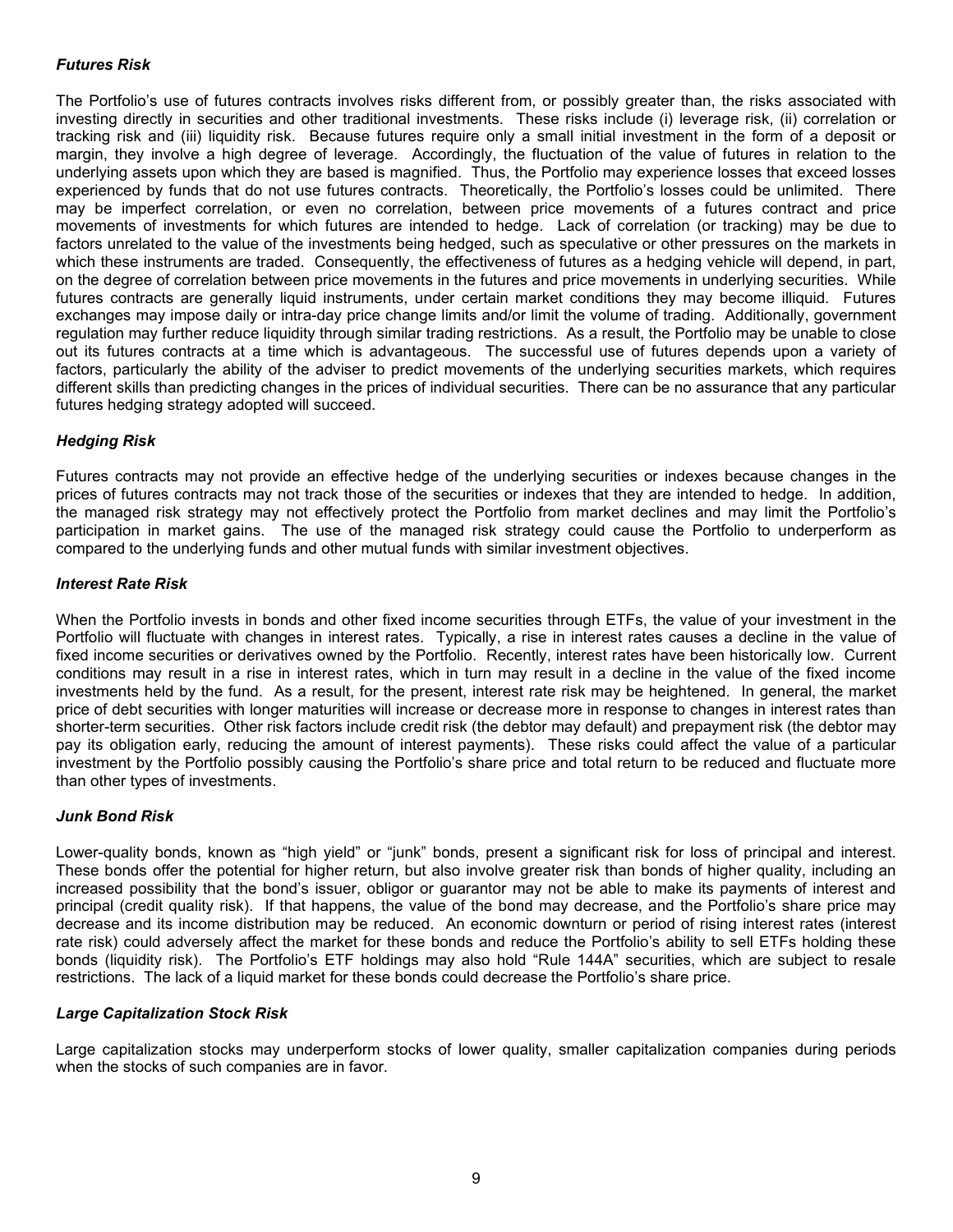#### *Liquidity Risk*

Liquidity risk exists when particular investments are difficult to purchase or sell. This can reduce the Portfolio's returns because the Portfolio may be unable to transact at advantageous times or prices. Recently, interest rates have been historically low. Current conditions may result in a rise in interest rates, and a potential rise in interest rates may result in periods of volatility and increased redemptions. As a result of increased redemptions, the Portfolio may have to liquidate portfolio securities at disadvantageous prices and times, which could reduce the returns of the Portfolio. The reduction in dealer market-making capacity in the fixed income markets that has occurred in recent years also has the potential to decrease liquidity.

#### *Management Risk*

The NAV of the Portfolio changes daily based on the performance of its investments. The ability of the Portfolio to meet its investment objectives is directly related to the adviser's allocation of the Portfolio's assets using its TOPS® methodology. The adviser's judgments, based on investment strategy, about the attractiveness and potential appreciation of particular investments in which the Portfolio invests may prove to be incorrect and there is no guarantee that the adviser's investment strategy will produce the desired results. The sub-adviser's judgments, based on its managed risk strategy, about the attractiveness and potential appreciation or depreciation of particular futures contracts in which the Portfolio invests may prove to be incorrect and there is no guarantee that the sub-adviser's managed risk strategy will produce the desired results.

#### *Market Risk*

The NAV of the Portfolio will fluctuate based on changes in the value of the securities and futures in which the Portfolio invests. The Portfolio invests in securities and futures that may be more volatile and carry more risk than some other forms of investment. The price of securities and futures may rise or fall because of economic or political changes. Security and futures prices, in general, may decline over short or even extended periods of time. Market prices of securities in broad market segments may be adversely affected by a prominent issuer having experienced losses or by the lack of earnings or such an issuer's failure to meet the market's expectations with respect to new products or services, or even by factors wholly unrelated to the value or condition of the issuer, such as changes in interest rates.

#### *Market and Geopolitical Risk*

The increasing interconnectivity between global economies and financial markets increases the likelihood that events or conditions in one region or financial market may adversely impact issuers in a different country, region or financial market. Securities in the Portfolio may underperform due to inflation (or expectations for inflation), interest rates, global demand for particular products or resources, natural disasters, climate-change and climate-related events, pandemics, epidemics, terrorism, regulatory events and governmental or quasi-governmental actions. The occurrence of global events similar to those in recent years, such as terrorist attacks around the world, natural disasters, social and political discord or debt crises and downgrades, among others, may result in market volatility and may have long term effects on both the U.S. and global financial markets. It is difficult to predict when similar events affecting the U.S. or global financial markets may occur, the effects that such events may have and the duration of those effects. Any such event(s) could have a significant adverse impact on the value and risk profile of the Portfolio. The current novel coronavirus (COVID-19) global pandemic and the aggressive responses taken by many governments, including closing borders, restricting international and domestic travel, and the imposition of prolonged quarantines or similar restrictions, as well as the forced or voluntary closure of, or operational changes to, many retail and other businesses, has had negative impacts, and in many cases severe negative impacts, on markets worldwide. It is not known how long such impacts, or any future impacts of other significant events described above, will or would last, but there could be a prolonged period of global economic slowdown, which may impact your Portfolio investment. Therefore, the Portfolio could lose money over short periods due to short-term market movements and over longer periods during more prolonged market downturns. During a general market downturn, multiple asset classes may be negatively affected. Changes in market conditions and interest rates can have the same impact on all types of securities and instruments. In times of severe market disruptions you could lose your entire investment.

#### *Model Risk*

The allocation model utilized in the Portfolio's securities selection process is not certain to produce improved issuer creditworthiness, maximized returns or minimized risk, and may not be appropriate for every investor. No assurance can be given that the Portfolio will be successful under all or any market conditions.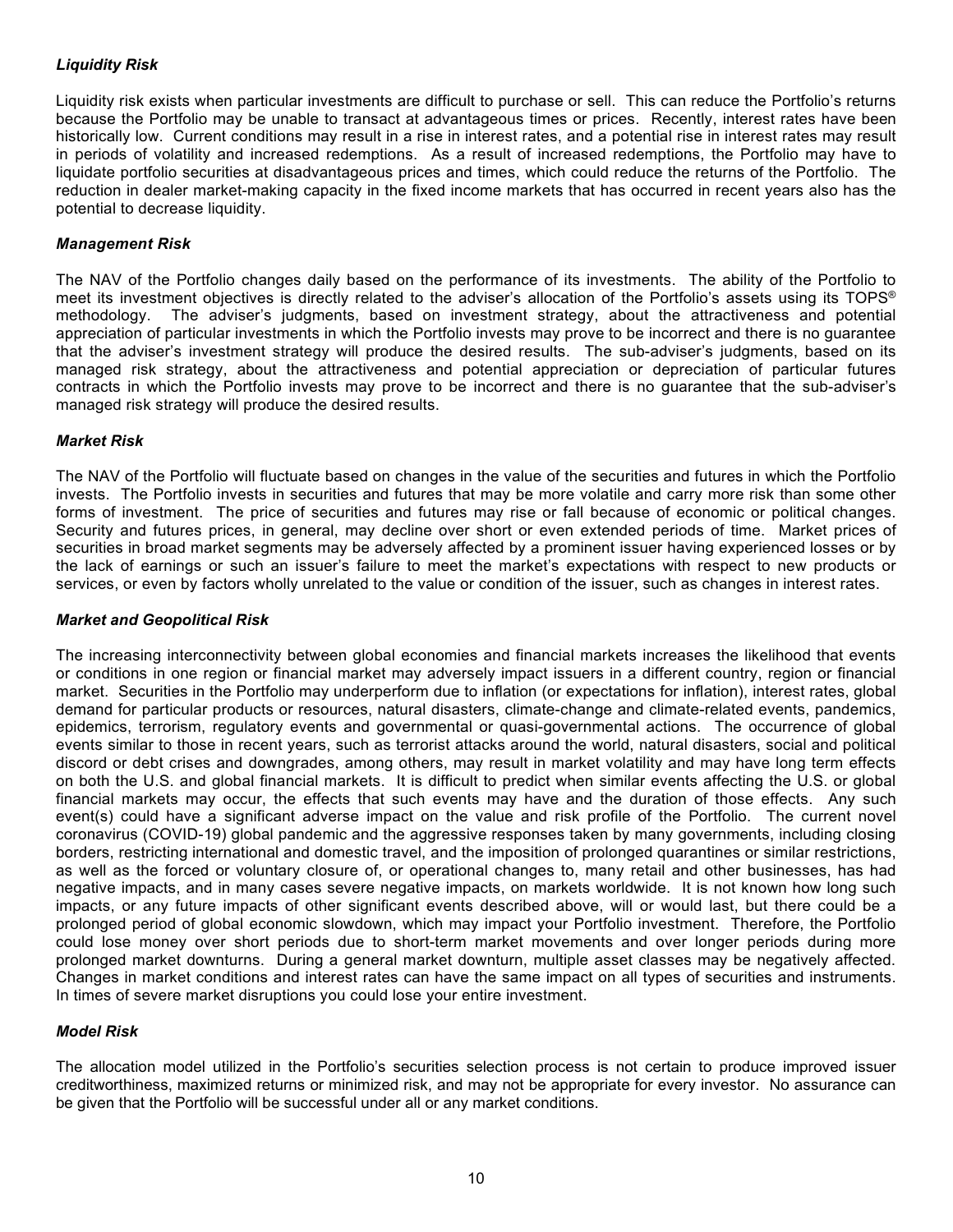#### *Natural Resource Risk*

The Portfolio's exposure to companies primarily engaged in the natural resource markets (which for this purpose include agribusiness) may subject the Portfolio to greater volatility than investments in the stock market as a whole. Natural resource companies will be affected by changes in overall market movements, commodity price volatility, changes in interest rates, or factors affecting a particular industry or commodity, such as drought, floods, weather, livestock disease, embargoes, tariffs, and international economic, political and regulatory developments. Economic forces, including forces affecting the agricultural commodity, energy and mining markets, as well as government policies and regulations affecting the extraction and production of natural resources could adversely affect the Portfolio's security issuer companies and, thus, the Portfolio's returns. Governmental policies affecting the natural resources industries, such as taxes, tariffs, duties, subsidies and import and export restrictions on commodities and commodity products, can influence industry profitability and the volume and types of exports. In addition, the companies must comply with a broad range of environmental laws and regulations. Additional or more stringent environmental laws and regulations may be enacted in the future and such changes could have a material adverse effect on the business of security issuers held by the Portfolio.

#### *Preferred Stock Risk*

The Portfolios may invest in preferred stocks. The value of preferred stocks will fluctuate with changes in interest rates. Typically, a rise in interest rates causes a decline in the value of preferred stock. Preferred stocks are also subject to credit risk, which is the possibility that an issuer of preferred stock will fail to make its dividend payments. Preferred stock prices tend to move more slowly upwards than common stock prices.

#### *Real Estate Risk*

Real estate values rise and fall in response to a variety of factors, including local, regional and national economic conditions, interest rates and tax considerations. When economic growth is slow, demand for property decreases and prices tend to decline. Property values tend to decrease because of overbuilding, increases in property taxes and operating expenses, changes in zoning laws, environmental regulations or hazards, uninsured casualty or condemnation losses, or a general decline in neighborhood values. A REIT ETF's performance depends on the types and locations of the properties owned by the relevant REITs and on how well those REITs manage those properties. A decline in rental income will occur because of extended vacancies, increased competition from other properties, tenants' failure to pay rent or poor management. A REIT's performance also depends on the company's ability to finance property purchases and renovations and manage its cash flows. Because REITs typically are invested in a limited number of projects or in a particular market segment, they are more susceptible to adverse developments affecting a single project or market segment than more broadly diversified investments.

#### *Small and Medium Capitalization Stock Risk*

The value of small or medium capitalization company stocks may be subject to more abrupt or erratic market movements than those of larger, more established companies or the market averages in general. These companies may have narrower markets, limited product lines, and fewer financial resources, and they may be dependent on a limited management group. Investing in lesser-known, small and medium capitalization companies involves greater risk of volatility of the Portfolio's net asset value than is customarily associated with larger, more established companies. Often small and medium capitalization companies and the industries in which they are focused are still evolving and, while this may offer greater growth potential than larger, more established companies, it also may make them more sensitive to changing market conditions.

<span id="page-14-0"></span>**Temporary Investments:** To respond to adverse market, economic, political or other conditions, the Portfolio may invest 100% of its total assets, without limitation, in high-quality short-term debt securities and money market instruments. The Portfolio may be invested in these instruments for extended periods, depending on the adviser's assessment of market conditions. These short-term debt securities and money market instruments may include shares of other mutual funds, commercial paper, certificates of deposit, bankers' acceptances, U.S. government securities and repurchase agreements. While the Portfolio is in a defensive position, the opportunity to achieve its investment objectives will be limited. Furthermore, to the extent that the Portfolio invests in money market mutual funds for its cash position, there will be some duplication of expenses because the Portfolio would bear its pro rata portion of such money market funds' advisory and operational fees. The Portfolio may also invest a substantial portion of its assets in such instruments at any time to maintain liquidity or pending selection of investments in accordance with its policies.

<span id="page-14-1"></span>**Portfolio Holdings Disclosure:** A description of the Portfolio's policies regarding the release of portfolio holdings information is available in the Portfolio's Statement of Additional Information.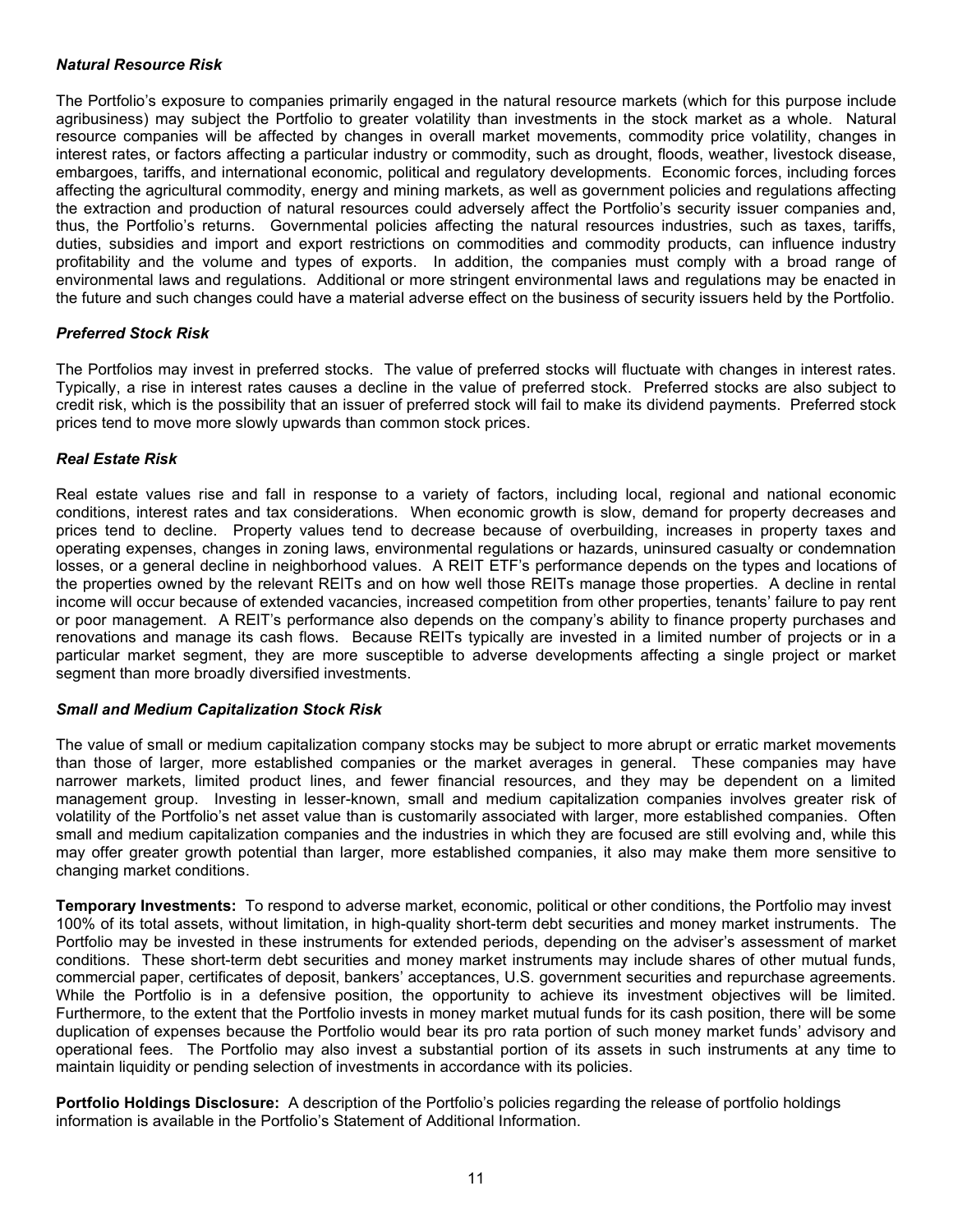<span id="page-15-0"></span>**Cybersecurity:** The computer systems, networks and devices used by the Portfolio and its service providers to carry out routine business operations employ a variety of protections designed to prevent damage or interruption from computer viruses, network failures, computer and telecommunication failures, infiltration by unauthorized persons and security breaches. Despite the various protections utilized by the Portfolio and its service providers, systems, networks, or devices potentially can be breached. The Portfolio and its shareholders could be negatively impacted as a result of a cybersecurity breach.

Cybersecurity breaches can include unauthorized access to systems, networks, or devices; infection from computer viruses or other malicious software code; and attacks that shut down, disable, slow, or otherwise disrupt operations, business processes, or website access or functionality. Cybersecurity breaches may cause disruptions and impact the Portfolio's business operations, potentially resulting in financial losses; interference with the Portfolio's ability to calculate its NAV; impediments to trading; the inability of the Portfolio, the adviser, and other service providers to transact business; violations of applicable privacy and other laws; regulatory fines, penalties, reputational damage, reimbursement or other compensation costs, or additional compliance costs; as well as the inadvertent release of confidential information.

Similar adverse consequences could result from cybersecurity breaches affecting issuers of securities in which the Portfolio invests; counterparties with which the Portfolio engages in transactions; governmental and other regulatory authorities; exchange and other financial market operators, banks, brokers, dealers, insurance companies, and other financial institutions (including financial intermediaries and service providers for the Portfolio's shareholders); and other parties. In addition, substantial costs may be incurred by these entities in order to prevent any cybersecurity breaches in the future.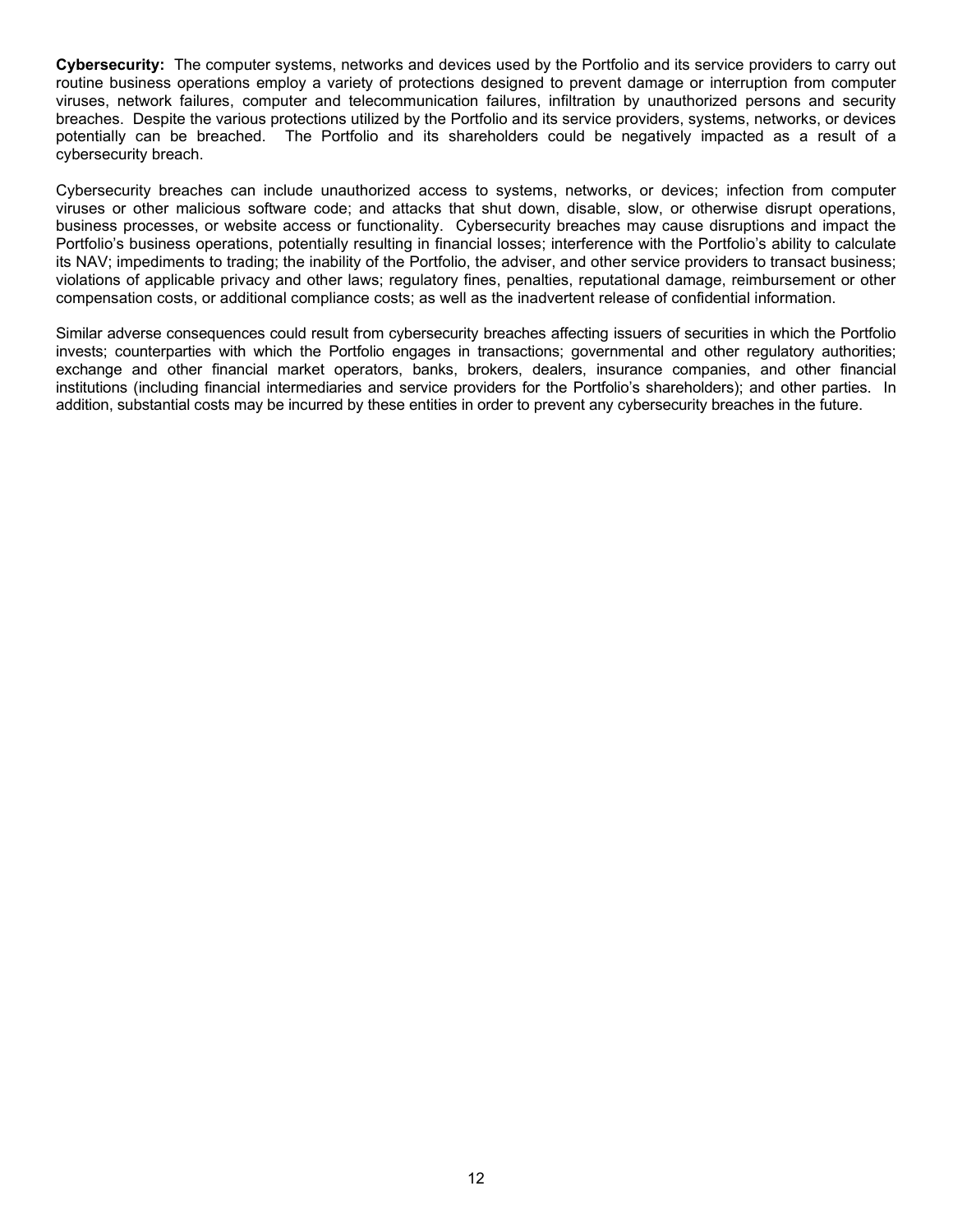# <span id="page-16-0"></span>**MANAGEMENT**

#### <span id="page-16-1"></span>**Investment Adviser**

ValMark Advisers, Inc., located at 130 Springside Drive, Akron, OH 44333, serves as investment adviser to the Portfolio. Subject to the authority of the Board, the adviser is responsible for management of the Portfolio's investment portfolio. The adviser is responsible for selecting the Portfolio's investments according to the Portfolio's investment objective, policies and restrictions. The adviser is also responsible for selecting the Portfolio's sub-adviser and assuring the sub-adviser conducts the Portfolio's hedging program in accordance with the Portfolio's investment objectives, policies and restrictions.

The adviser was established in 1999 and provides investment advisory services to individuals, corporations, charitable organizations and pension plans, as well as the Portfolio. As of December 31, 2021, the adviser had total assets under management of approximately \$7.6 billion. Pursuant to an Investment Advisory Agreement, the Portfolio pays the adviser, on a monthly basis, an annual advisory fee equal to 0.30% of the Portfolio's average daily net assets. For the fiscal year ended December 31, 2021, the adviser received annual advisory fees of in an amount equal to 0.30% of the Portfolio's average daily net assets.

The adviser paid the sub-adviser a portion of these fees as indicated below.

A discussion regarding the basis for the Board's approval of the re-advisory agreement is available in the Portfolio's annual report to shareholders dated December 31, 2021.

#### <span id="page-16-2"></span>**Investment Adviser Portfolio Manager**

#### **Michael McClary**

#### *Chief Investment Officer*

Mr. McClary has served as Chief Investment Officer and Vice President of the adviser since December 2009. Previously, Mr. McClary served as Director of Investment Adviser Services for the adviser from September 2003 to October 2008 and Vice President for the adviser from October 2008 to December 2009. Mr. McClary holds a B.S.B.A. degree in Finance and Financial Services and an M.B.A. in Finance, both from the University of Akron. Mr. McClary also serves as a Registered Principal for ValMark Securities, Inc., a broker-dealer affiliate of the adviser.

#### <span id="page-16-3"></span>**Sub-Adviser**

<span id="page-16-4"></span>Milliman Financial Risk Management LLC, with principal offices located at 71 S. Wacker Drive, Chicago, IL 60606, serves as sub-adviser to the Portfolio. Subject to the authority of the Board and supervision by the adviser, the sub-adviser is responsible for conducting the Portfolio's hedging program according to the Portfolio's investment objective, policies and restrictions. The sub-adviser was established in 1998, and also advises and sub-advises other investment companies, insurance companies, financial institutions, and other pooled investment vehicles in addition to the Portfolio. The sub-adviser is a wholly-owned subsidiary of Milliman, Inc. As of December 31, 2021, the sub-adviser's managed risk strategy was included in a range of investment options totaling \$176 billion in portfolio value. The sub-adviser is paid by the adviser, not the Portfolio. For the fiscal year ended December 31, 2021, the adviser, not the Portfolio, paid Milliman Financial Risk Management LLC an annual fee equal to 0.30% of the average daily net assets of the Portfolio. A discussion regarding the basis for the Board of Trustees' re-approval of the sub-advisory agreement is available in the Portfolio's annual report to shareholders dated December 31, 2021.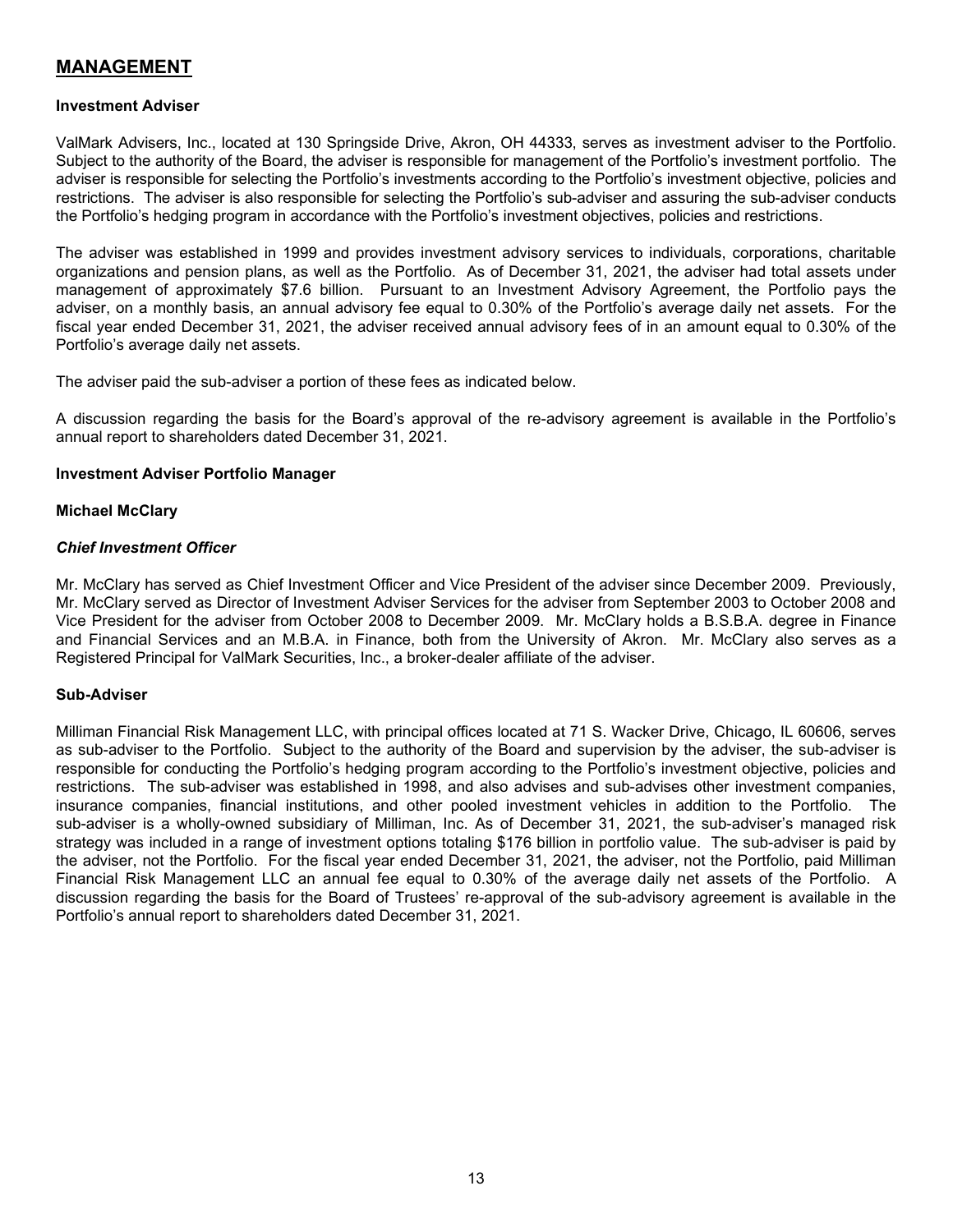#### **Sub-Adviser Portfolio Manager**

#### **Adam Schenck, CFA, FRM**

#### *Financial Risk Management Portfolio Manager*

Mr. Schenck has served as a Financial Risk Management Portfolio Manager for the sub-adviser since January 2005. Mr. Schenck holds a Master of Science degree in Financial Mathematics from the University of Chicago and a Bachelor of Science degree in Computer Science and Mathematics from Eckert College. He also holds the Chartered Financial Analyst designation and the Financial Risk Manager (FRM) certification.

#### **Manager of Managers Exemptive Order**

On July 1, 2014, the SEC issued a "Manager of Managers" exemptive order (the "Order") under Section 6(c) of the Investment Company Act of 1940 Act, as amended (the "1940 Act") granting exemptive relief to the Trust and the adviser from Section 15(a) of the Act and Rule 18f-2 under the Act. Subject to initial shareholder approval of the Order, such exemptive relief allows the adviser, with prior Board approval, to enter into and/or materially amend sub-advisory agreements without obtaining shareholder approval. Pursuant to the terms of the Order, the adviser may, subject to the approval of the Board, but without shareholder approval subsequent to the initial approval of the Order, employ new sub-advisers for new or existing portfolios, change the terms of particular sub-advisory agreements or continue the employment of existing sub-advisers after events occur that would otherwise cause a termination of the agreement under the 1940 Act and sub-advisory agreements. However, the adviser may not enter into a sub-advisory agreement with an "affiliated person" of the adviser (as that term is defined in Section 2(a)(3) of the 1940 Act) ("Affiliated Sub-Adviser"), unless the sub-advisory agreement with the Affiliated Sub-Adviser, including compensation thereunder, is approved by the affected portfolio's shareholders, including, in instances in which the sub-advisory agreement pertains to a newly formed portfolio, the portfolio's initial shareholder. Although shareholder approval would not be required for the termination of sub-advisory agreements, shareholders of a portfolio would continue to have the right to terminate such agreements for a portfolio at any time by a vote of a majority outstanding voting securities of a portfolio.

The adviser may retain one or more sub-advisers, to provide investment advisory and portfolio management services with respect to the Portfolio, at the adviser's own cost and expense. When a sub-adviser is retained, the adviser will provide to the Trust investment management evaluation services by performing initial reviews of prospective sub-advisers and ongoing supervision and monitoring of performance for each sub-adviser. The adviser will report to the Board the results of its evaluation, supervision and monitoring functions.

The Portfolio's Statement of Additional Information provides additional information about the portfolio managers' compensation structure, other accounts managed by the portfolio managers, and the portfolio managers' ownership of shares of the Portfolio.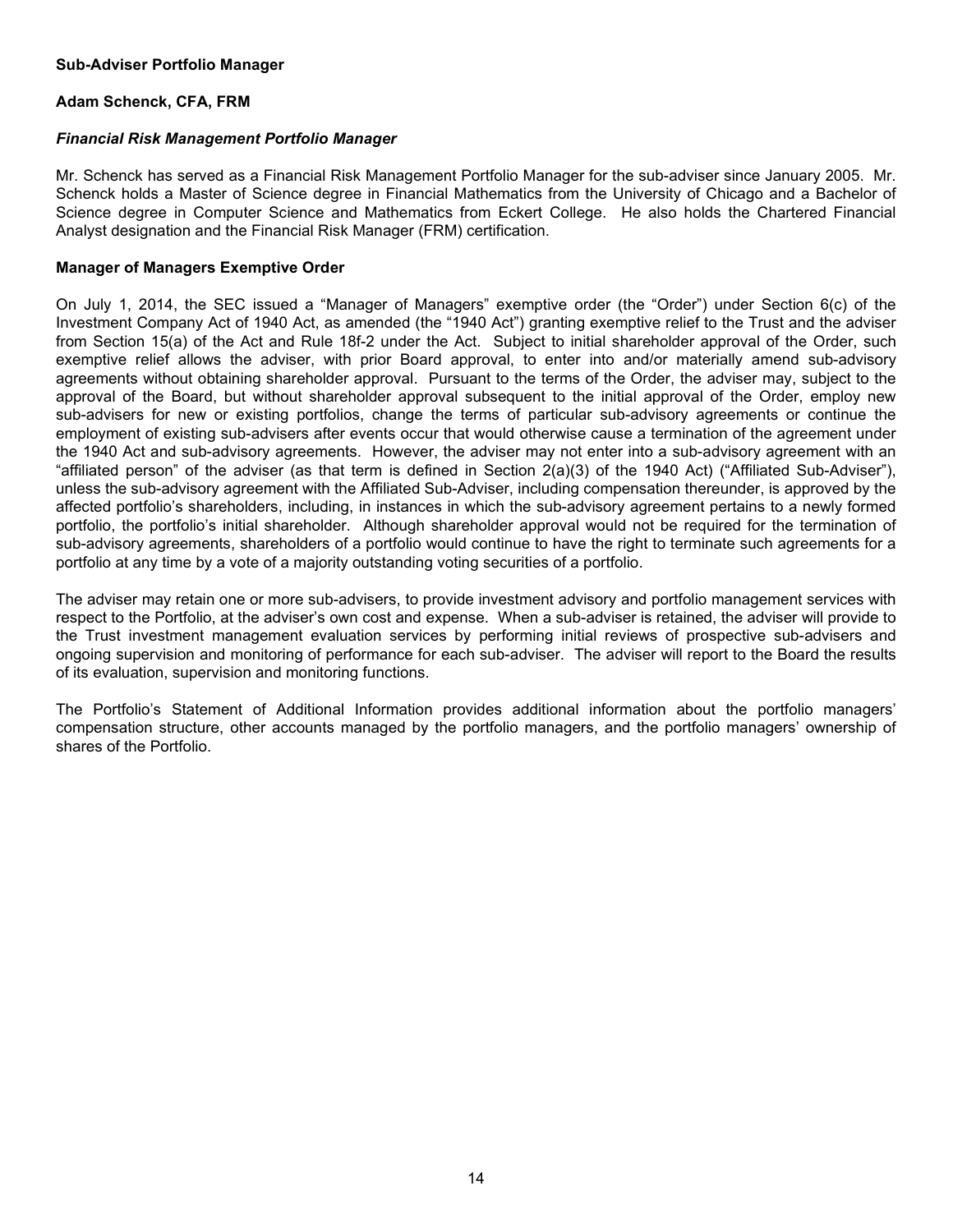# <span id="page-18-0"></span>**HOW SHARES ARE PRICED**

The public offering price and NAV of Portfolio shares are determined as of the close of the New York Stock Exchange ("NYSE"), generally 4:00 p.m. (Eastern Time), on each day the NYSE is open for business. NAV is computed by determining the aggregate market value of all assets of the Portfolio less its liabilities divided by the total number of the Portfolio's shares outstanding. ((Assets minus liabilities)/number of shares=NAV). The NYSE is closed on weekends and most national holidays. The NAV takes into account the expenses and fees of the Portfolio, including investment advisory, administration, and distribution fees, if any, which are accrued daily. Purchases of shares will be effected at the NAV next calculated after receipt by the participating life insurance company or qualified pension or retirement plan (or an authorized broker or agent, or its authorized designee) of an application to purchase in good order, and redemptions of shares will be effected at the NAV next calculated after receipt by the participating life insurance company or qualified pension or retirement plan (or an authorized broker or agent, or its authorized designee) request for redemption in good order. See "HOW TO PURCHASE AND REDEEM SHARES – When Order is Processed".

Generally, securities are valued each day at the last quoted sales price on each security's principal exchange. Securities traded or dealt in on one or more securities exchanges (whether domestic or foreign) for which market quotations are readily available and not subject to restrictions against resale shall be valued at the last quoted sales price on the primary exchange or, in the absence of a sale on the primary exchange, at the mean between the current bid and ask prices on such exchange. Securities primarily traded in the National Association of Securities Dealers' Automated Quotation System ("NASDAQ") National Market System for which market quotations are readily available shall be valued using the NASDAQ Official Closing Price. Securities that are not traded or dealt in any securities exchange (whether domestic or foreign) and for which over-the-counter market quotations are readily available generally shall be valued at the last sale price or, in the absence of a sale, at the mean between the current bid and ask price on such over-the- counter market. Debt securities not traded on an exchange may be valued at prices supplied by a pricing agent(s) based on broker or dealer supplied valuations or matrix pricing, a method of valuing securities by reference to the value of other securities with similar characteristics, such as rating, interest rate and maturity. It is possible that the valuation determined by matrix pricing for a debt security may differ materially from the value that would be realized if the security were sold. During times of market volatility, it may be necessary for the Fund to utilize its fair value procedures to value (as described below) certain debt securities.

If market quotations are not readily available, securities will be valued at their fair market value as determined in good faith by the adviser in accordance with procedures approved by the Board, and evaluated by the Board quarterly as to the reliability of the fair value method used. Fair value pricing involves subjective judgments and it is possible that the fair value determined for a security may be materially different than the value that could be realized upon the sale of that security. The fair value prices can differ from market prices when they become available or when a price becomes available. The Board has delegated execution of these procedures to a fair value committee composed of one or more representatives from each of the (i) Trust, (ii) administrator, and (iii) adviser and/or sub-adviser. The committee may also enlist third party consultants such as an audit firm or financial officer of a security issuer on an as-needed basis to assist in determining a security-specific fair value. The Board reviews and ratifies the execution of this process and the resultant fair value prices at least quarterly to assure the process produces reliable results.

The Portfolio may use independent pricing services to assist in calculating the value of the Portfolio's securities. With respect to foreign securities that are primarily listed on foreign exchanges or that may trade on weekends or other days when the Portfolio does not price its shares, the value of the Portfolio's holdings may change on days when you may not be able to buy or sell Portfolio shares. In computing the NAV of the Portfolio, the adviser values foreign securities held by the Portfolio, if any, at the latest closing price on the exchange in which they are traded immediately prior to closing of the NYSE. Prices of foreign securities quoted in foreign currencies are translated into U.S. dollars at current rates. If events materially affecting the value of a security in the investment portfolio occur before the Portfolio prices its shares, the security will be valued at fair value. For example, if trading in a security is halted and does not resume before the Portfolio calculates its NAV, the adviser may need to price the security using the Portfolio's fair value pricing guidelines. Without a fair value price, short-term traders could take advantage of the arbitrage opportunity and dilute the NAV of long-term investors. Fair valuation of the Portfolio's portfolio securities can serve to reduce arbitrage opportunities available to short-term traders, but there is no assurance that fair value pricing policies will prevent dilution of the Portfolio's NAV by short-term traders.

With respect to any portion of the Portfolio's assets that is invested in one or more open-end management investment companies that are registered under the 1940 Act (mutual funds), the Portfolio's NAV is calculated based upon the net asset values of the mutual funds in which the Portfolio invests, and the prospectuses for these companies explain the circumstances under which those companies will use fair value pricing and the effects of using fair value pricing.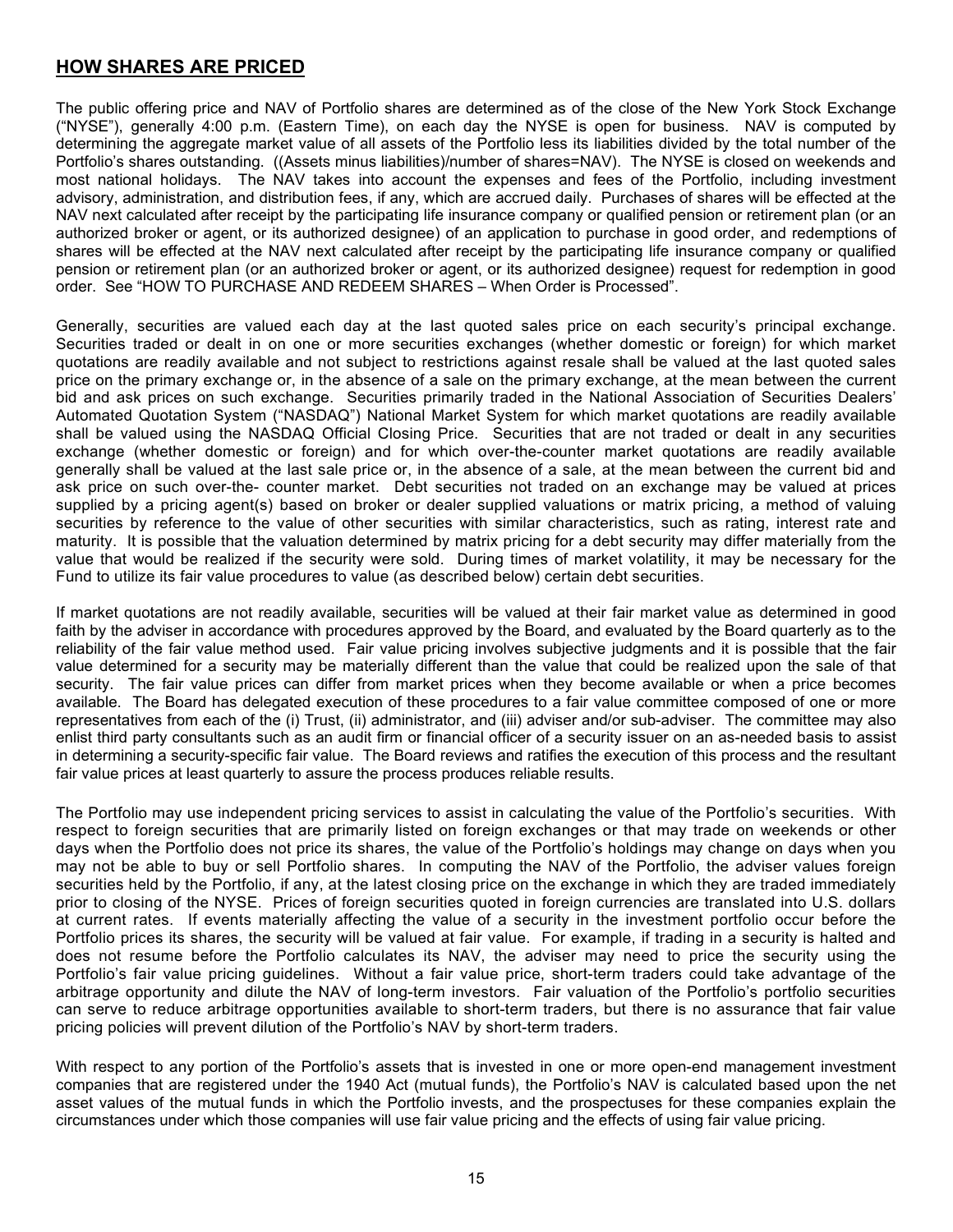# <span id="page-19-0"></span>**HOW TO PURCHASE AND REDEEM SHARES**

As described earlier in this Prospectus, shares of the Portfolio are intended to be sold to certain separate accounts of the participating life insurance companies, as well as qualified pension and retirement plans and certain unregistered separate accounts. You and other purchasers of variable annuity contracts and variable life insurance policies will not own shares of the Portfolio directly. Rather, all shares will be held by the separate accounts for your benefit and the benefit of other purchasers of variable annuity contracts and variable life insurance policies. All investments in the Portfolio are credited to the shareholder's account in the form of full or fractional shares of the Portfolio. The Portfolio does not issue share certificates. Separate accounts may redeem shares to make benefit or surrender payments to you and other purchasers of variable annuity contracts, or variable life insurance policies, or for other reasons described in the separate account prospectus that you received when you purchased your variable annuity contract and variable life insurance policy. Redemptions are processed on any day on which the Portfolio is open for business.

#### **When Order is Processed**

Shares of the Portfolio are sold and redeemed at their current NAV per share without the imposition of any sales commission or redemption charge, although certain sales and other charges may apply to the policies or annuity contracts. These charges are described in the applicable product prospectus. Requests to purchase and sell shares are processed at the NAV next calculated after the request is received by the participating life insurance company, or qualified pension or retirement plan, in good order. All requests received in good order, which typically requires an account number and other identifying information, by a Participating Insurance Company, or qualified pension or retirement plan before the close of regular trading on the NYSE (normally 4:00 p.m. Eastern Time) on each day the NYSE is open will be executed on that same day. Requests received after the close of regular trading on the NYSE, or on any day the NYSE is closed, will be processed on the next business day. The Participating Insurance Company or qualified pension or retirement plan is responsible for properly transmitting purchase orders and federal funds to the Portfolio.

The USA PATRIOT Act requires financial institutions, including the Portfolio, to adopt certain policies and programs to prevent money laundering activities, including procedures to verify the identity of customers opening new accounts. You will be required by your insurance company, or pension or retirement plan, to supply certain information, such as your full name, date of birth, social security number and permanent street address. This information will assist them in verifying your identity. As required by law, your insurance company, or pension or retirement plan may employ various procedures, such as comparing the information to fraud databases or requesting additional information or documentation from you, to ensure that the information supplied by you is correct.

The Portfolio typically expects that it will take no longer than 7 days following the receipt of your redemption request to pay out redemption proceeds by check or electronic transfer. The Portfolio typically expects to pay redemptions from cash, cash equivalents, proceeds from the sale of Portfolio shares, any lines of credit, and then from the sale of Portfolio securities. These redemption payment methods will be used in regular and stressed market conditions.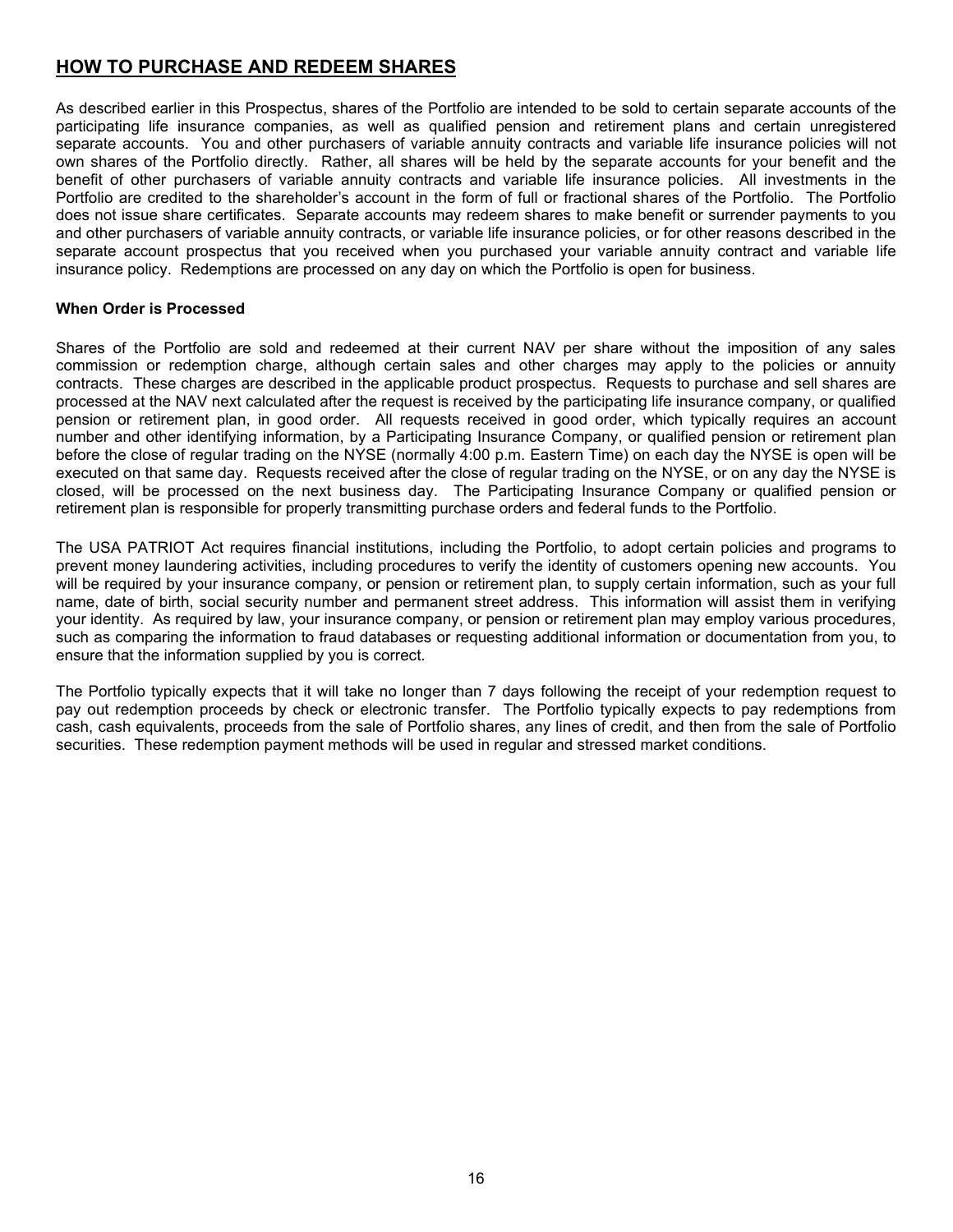# <span id="page-20-0"></span>**TAX CONSEQUENCES**

The Portfolio intends to qualify as a regulated investment company under Subchapter M of the Internal Revenue Code of 1986, as amended ("Code"). As qualified, the Portfolio is not subject to federal income tax on that part of its taxable income that it distributes to its shareholders. Taxable income consists generally of net investment income, and any capital gains. It is the Portfolio's intention to distribute all such income and gains.

Generally, owners of variable insurance contracts are not taxed currently on income or gains realized with respect to such contracts. However, some distributions from such contracts may be taxable at ordinary income tax rates. In addition, distributions made to an owner who is younger than 59 1/2 may be subject to a 10% penalty tax. Investors should ask their own tax advisors for more information on their own tax situation, including possible state or local taxes.

Shares of the Portfolio are offered to the separate accounts of the participating life insurance companies and their affiliates. Separate accounts are insurance company separate accounts that fund the annuity contracts. Under the Code, the insurance company pays no tax with respect to income of a qualifying separate account when the income is properly allocable to the value of eligible variable annuity contracts. In order for shareholders to receive the favorable tax treatment available to holders of variable insurance contracts, the separate accounts, as well as the Portfolio, must meet certain diversification requirements. If the Portfolio does not meet such requirements, income allocable to the contracts would be taxable currently to the holders of such contracts. The diversification requirements are discussed below.

Section 817(h) of the Code and the regulations thereunder impose "diversification" requirements on the Portfolio. The Portfolio intends to comply with the diversification requirements. These requirements are in addition to the diversification requirements imposed on the Portfolio by Subchapter M and the Investment Company Act of 1940, as amended (the "1940 Act"). The 817(h) requirements place certain limitations on the assets of each separate account that may be invested in securities of a single issuer. Specifically, the regulations provide that, except as permitted by "safe harbor" rules described below, as of the end of each calendar quarter or within 30 days thereafter, no more than 55% of the Portfolio's total assets may be represented by any one investment, no more than 70% by any two investments, no more than 80% by any three investments, and no more than 90% by any four investments.

Section 817(h) also provides, as a safe harbor, that a separate account will be treated as being adequately diversified if the diversification requirements under Subchapter M are satisfied and no more than 55% of the value of the account's total assets is cash and cash items, government securities, and securities of other regulated investment companies. For purposes of section 817(h), all securities of the same issuer, all interests in the same real property, and all interests in the same commodity are treated as a single investment. In addition, each U.S. government agency or instrumentality is treated as a separate issuer, while the securities of a particular foreign government and its agencies, instrumentalities, and political subdivisions all will be considered securities issued by the same issuer. If the Portfolio does not satisfy the section 817(h) requirements, the separate accounts, the insurance company, the policies and the annuity contracts may be taxable. See the prospectuses for the policies and annuity contracts.

For a more complete discussion of the taxation of the life insurance company and the separate accounts, as well as the tax treatment of the annuity contracts and the holders thereof, see the prospectus for the applicable annuity contract.

The foregoing is only a summary of some of the important federal income tax considerations generally affecting the Portfolio and you. See the Statement of Additional Information for a more detailed discussion. You are urged to consult your tax advisors for more information.

## <span id="page-20-1"></span>**DIVIDENDS AND DISTRIBUTIONS**

All dividends are distributed to the separate accounts or other shareholders on an annual basis or more frequently and will be automatically reinvested in the Portfolio's shares unless an election is made on behalf of a separate account or other shareholder to receive some or all of the dividends in cash. Dividends are not taxable as current income to you or other purchasers of variable insurance contracts.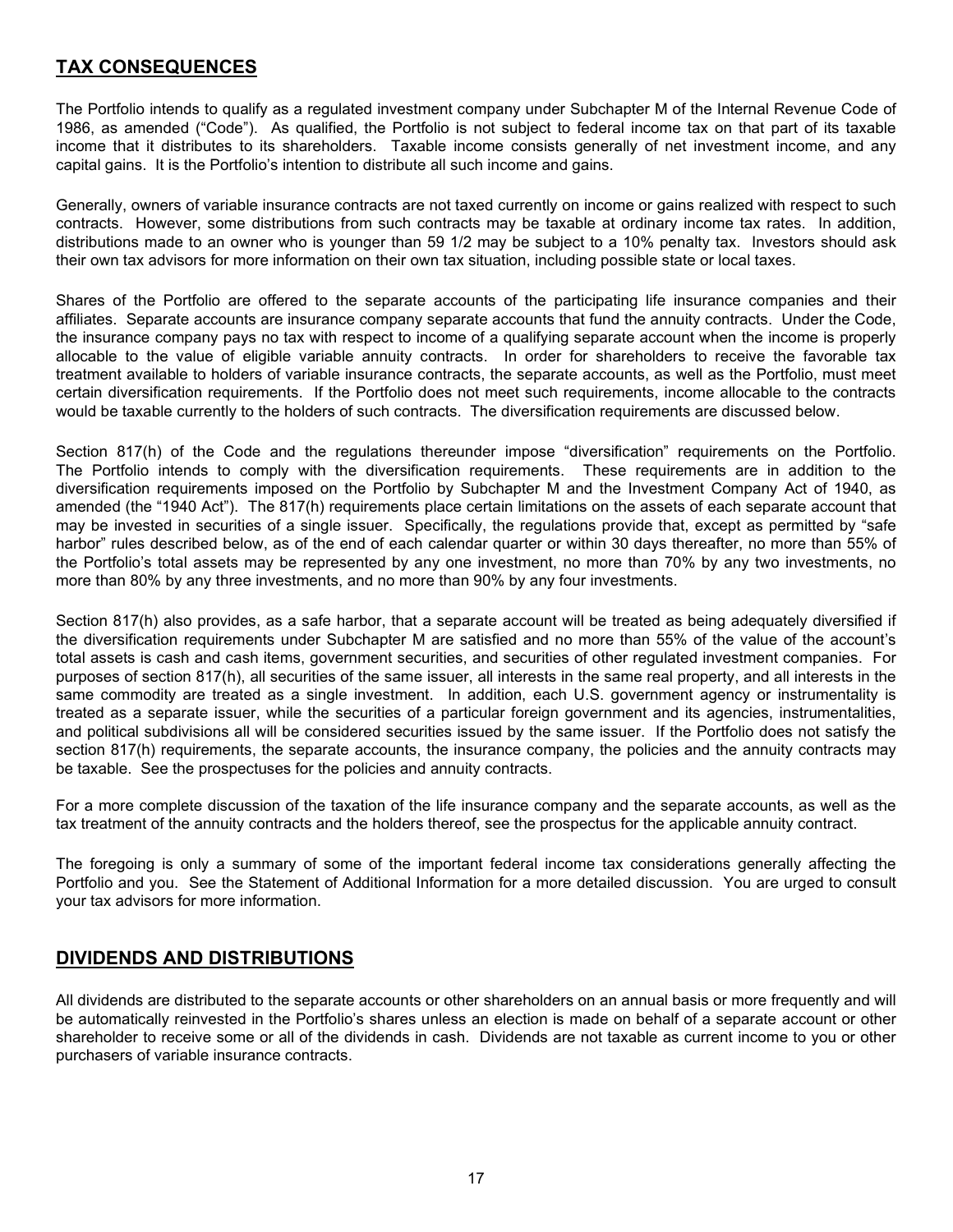# <span id="page-21-0"></span>**FREQUENT PURCHASES AND REDEMPTION OF PORTFOLIO SHARES**

The Portfolio discourages and does not accommodate market timing. Frequent trading into and out of the Portfolio can harm all Portfolio shareholders by disrupting the Portfolio's investment strategies, increasing Portfolio expenses, decreasing tax efficiency and diluting the value of shares held by long-term shareholders. A Portfolio that invests in ETFs that hold foreign securities is at greater risk of market timing because the underlying ETF holding foreign securities may, itself, be subject to time zone market timing because of differences between hours of trading between U.S. and foreign exchanges. The Portfolio is designed for long-term investors and is not intended for market timing or other disruptive trading activities. Accordingly, the Board has approved policies that seek to curb these disruptive activities while recognizing that shareholders may have a legitimate need to adjust their Portfolio investments as their financial needs or circumstances change.

The Portfolio reserves the right to reject or restrict purchase or exchange requests for any reason, particularly when a shareholder's trading activity suggests that the shareholder may be engaged in market timing or other disruptive trading activities. Neither the Portfolio nor the adviser, nor sub-adviser will be liable for any losses resulting from rejected purchase or exchange orders. The adviser may also bar an investor who has violated these policies (and the investor's financial adviser) from opening new accounts with the Portfolio.

Because purchase and sale transactions are submitted to the Portfolio on an aggregated basis by the insurance company issuing the variable insurance contract or variable life contract, or other shareholder, the Portfolio is not able to identify market timing transactions by individual variable insurance contract or plan participant. Short of rejecting all transactions made by a separate account, the Portfolio lacks the ability to reject individual short-term trading transactions. The Portfolio, therefore, has to rely upon the insurance company or other shareholder to police restrictions in the variable insurance contracts or according to the insurance company's administrative policies, or such shareholder's plan documents. The Portfolio has entered into an information sharing agreement with the insurance company or other shareholders that use the Portfolio as an underlying investment vehicle for its separate accounts. Under this agreement, the insurance company or other shareholder is obligated to (i) adopt and enforce during the term of the agreement a market timing policy, the terms of which are acceptable to the Portfolio; (ii) furnish the Portfolio, upon its request, with information regarding contract or policy holder trading activities in shares of the Portfolio; and (iii) enforce its market timing policy with respect to contract, policy holders or plan participants identified by the Portfolio as having engaged in market timing.

The Portfolio will seek to monitor for market timing activities, such as unusual cash flows, and work with the applicable insurance company or plan to determine whether or not short-term trading is involved. When information regarding transactions in the Portfolio's shares is requested by the Portfolio and such information is in the possession of a person that is itself a financial intermediary to the insurance company (an "indirect intermediary"), the insurance company is obligated to obtain transaction information from the indirect intermediary or, if directed by the Portfolio, to restrict or prohibit the indirect intermediary from purchasing shares of the Portfolio on behalf of the contract or policy older or any other persons. The Portfolio will seek to apply these policies as uniformly as practicable. It is, however, more difficult to locate and eliminate individual market timers in the separate accounts because information about trading is received on a delayed basis and there can be no assurances that the Portfolio will be able to do so. In addition, the right of an owner of a variable insurance product to transfer among sub-accounts is governed by a contract between the insurance company and the owner. Many of these contracts do not limit the number of transfers that a contract owner may make among the available investment options. The terms of these contracts, the presence of financial intermediaries (including the insurance company) between the Portfolio and the contract and policy holders and other factors such as state insurance laws may limit the Portfolio's ability to deter market timing. Multiple tiers of such financial intermediaries may further compound the Portfolio's difficulty in deterring such market timing activities. Variable insurance contract holders should consult the prospectus for their variable insurance contract for additional information on contract level restrictions relating to market timing.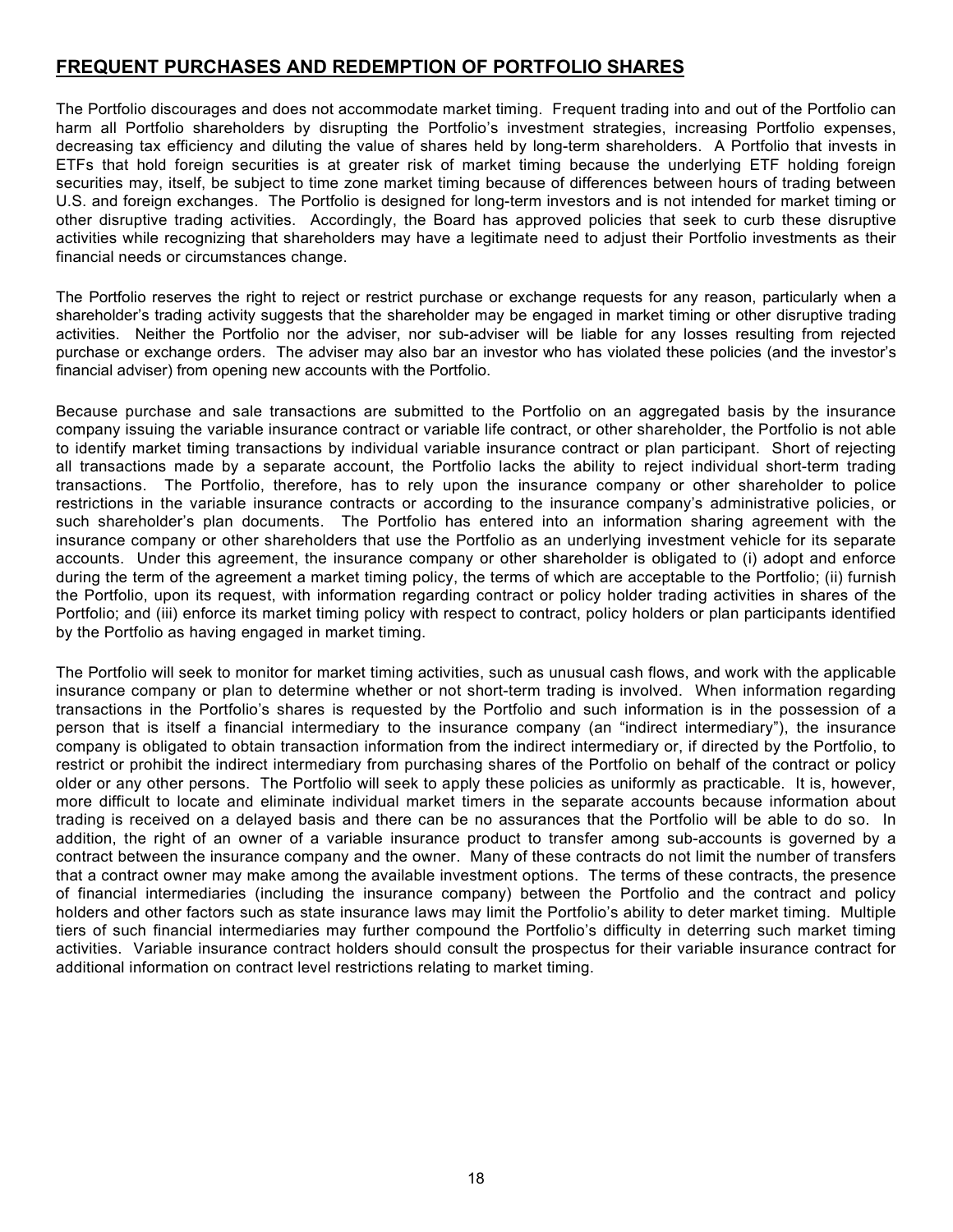# <span id="page-22-0"></span>**DISTRIBUTION OF SHARES**

<span id="page-22-1"></span>**Distributor:** Northern Lights Distributors, LLC, 4221 North 203rd Street, Suite 100, Elkhorn, Nebraska 68022, is the distributor for the shares of the Portfolio. Northern Lights Distributors, LLC is a registered broker-dealer and member of the Financial Industry Regulatory Authority, Inc. ("FINRA"). Shares of the Portfolio are offered on a continuous basis.

<span id="page-22-2"></span>**Distribution Fees:** The Trust, with respect to the Portfolio, has adopted the Trust's Master Distribution and Shareholder Servicing Plan (the "Plan") pursuant to Rule 12b-1 of the 1940 Act, which allows the Portfolio to an annual fee for distribution and shareholder servicing expenses of up to 0.45% of the Portfolio's average daily net assets attributable to the Portfolio. A portion of the fee payable pursuant to the Plan, equal to up to 0.25% of the average daily net assets, may be characterized as a service fee as such term is defined under Rule 2341 of the FINRA Conduct Rules. A service fee is a payment made for personal service and/or the maintenance of shareholder accounts.

The Portfolio's distributor and other entities may be paid under the Plan for services provided and the expenses borne in the distribution of Portfolio shares, including the payment of commissions for sales of the shares and incentive compensation to and expenses of dealers and others who engage in or support distribution of shares or who service shareholder accounts, including overhead and telephone expenses; printing and distribution of prospectuses and reports used in connection with the offering of the Portfolio's shares to other than current shareholders; and preparation, printing and distribution of sales literature and advertising materials. In addition, the distributor or other entities may utilize fees paid pursuant to the Plan to compensate dealers or other entities for their opportunity costs in advancing such amounts, which compensation would be in the form of a carrying charge on any un-reimbursed expenses.

You should be aware that if you hold your shares for a substantial period of time, you may indirectly pay more than the economic equivalent of the maximum front-end sales charge allowed by FINRA due to the recurring nature of distribution (12b-1) fees.

<span id="page-22-3"></span>**Additional Compensation to Financial Intermediaries:** The Portfolio's distributor, its affiliates, and the Portfolio's adviser may each, at its own expense and out of its own legitimate profits, provide additional cash payments to financial intermediaries who sell shares of the Portfolio. Financial intermediaries include brokers, financial planners, banks, insurance companies, retirement or 401(k) plan administrators and others. These payments may be in addition to the Rule 12b-1 fees that are disclosed elsewhere in this Prospectus. These payments are generally made to financial intermediaries that provide shareholder or administrative services, or marketing support. Marketing support may include access to sales meetings, sales representatives and financial intermediary management representatives, inclusion of the Portfolio on a sales list, including a preferred or select sales list, or other sales programs. These payments also may be made as an expense reimbursement in cases where the financial intermediary provides shareholder services to Portfolio shareholders. The distributor may, from time to time, provide promotional incentives to certain investment firms. Such incentives may, at the distributor's discretion, be limited to investment firms who allow their individual selling representatives to participate in such additional commissions.

<span id="page-22-4"></span>**Householding:** To reduce expenses, the Portfolio mail only one copy of the Prospectus and each annual and semi-annual report to those addresses shared by two or more accounts. If you wish to receive individual copies of these documents, please call the Portfolio at 1-855-572-5945 on days the Portfolio is open for business or contact your financial institution. The Portfolio will begin sending you individual copies thirty days after receiving your request.

# <span id="page-22-5"></span>**VOTING AND MEETINGS**

The Participating Insurance Company that issued your variable contract will solicit voting instructions from you and other purchasers of variable annuity contracts with respect to any matters that are presented to a vote of shareholders. The insurance company may be required to vote on a proportional basis, which means that for shares outstanding for which it receives no instructions, the insurance company will vote those shares in the same proportion as the shares for which it did receive instructions (either for or against a proposal). To the extent the insurance company is required to vote the total Portfolio shares held in its separate accounts on a proportional basis, it is possible that a small number of variable insurance contract owners would be able to determine the outcome of a matter. The Portfolio will vote separately on matters relating solely to that Portfolio or which affects that Portfolio differently. However, all shareholders will have equal voting rights on matters that affect all Portfolio equally. Shareholders shall be entitled to one vote for each share held.

The Portfolio does not hold annual meetings of shareholders but may hold special meetings. Special meetings are held, for example, to elect or remove Trustees, change the Portfolio's fundamental investment policies, or approve an investment advisory contract. Unless required otherwise by applicable laws, one third of the outstanding shares of the Trust constitute a quorum (or one third of a portfolio or class if the matter relates only to the portfolio or class).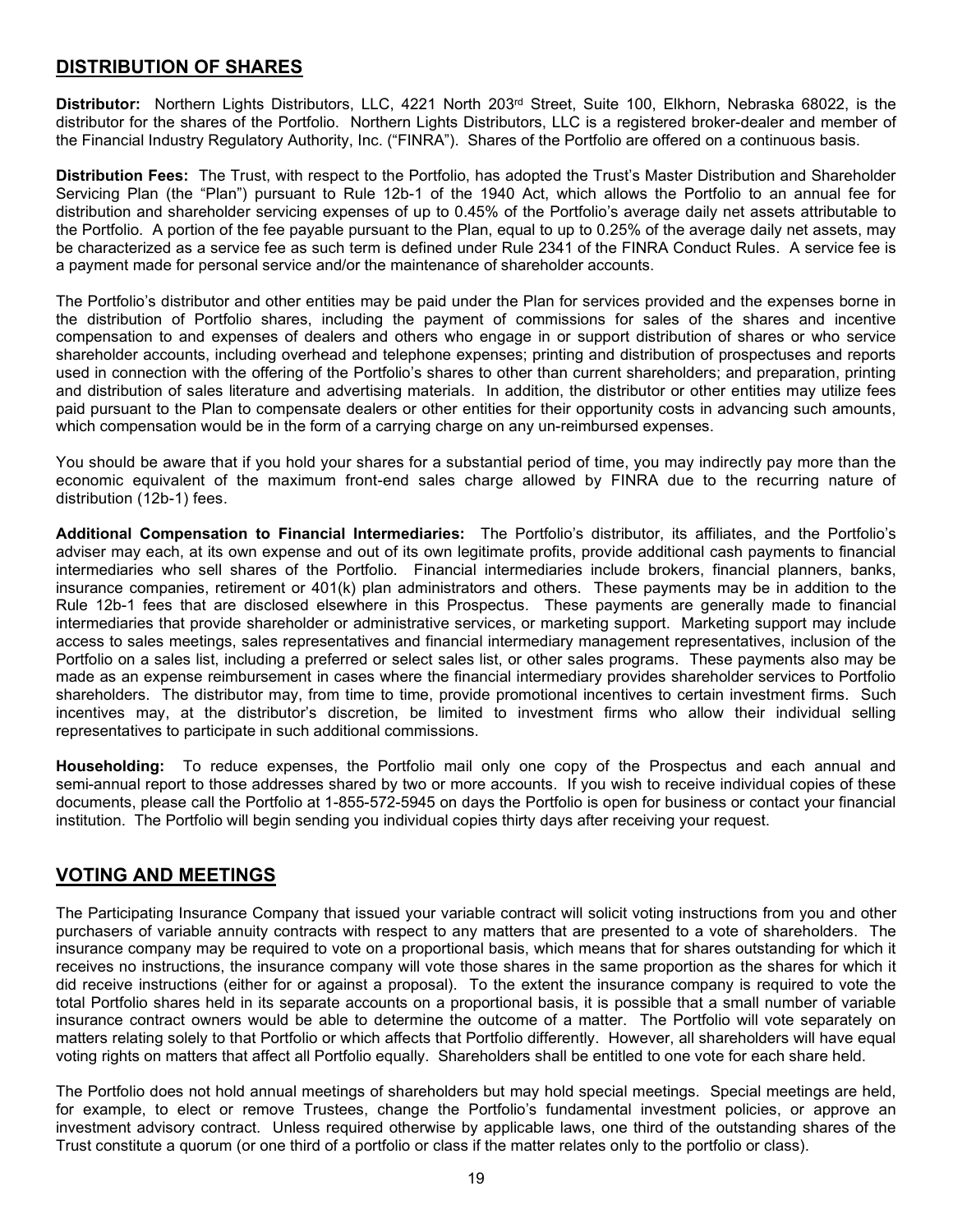# <span id="page-23-0"></span>**FINANCIAL HIGHLIGHTS**

The financial highlights table is intended to help you understand the Portfolio's financial performance for the period of the Portfolio's operations. Certain information reflects financial results for a single Portfolio share. The total returns in the table represent the rate that an investor would have earned (or lost) on an investment in the Portfolio (assuming reinvestment if all dividends and distributions). This information for the Portfolio for the past four years ended December 31, 2021 has been derived from the financial statements audited by Deloitte & Touche LLP, whose report, along with each Portfolio's financial statements, are included in the Portfolio's December 31, 2021 annual report, which is available upon request. The information for the year ended December 31, 2017 was audited by the Fund's prior audit firm.

| Selected data based on a share outstanding throughout each year indicated. |  |  |
|----------------------------------------------------------------------------|--|--|
|----------------------------------------------------------------------------|--|--|

|                                                                                                                  |    | <b>Year Ended</b><br>December 31, 2021 |     | <b>Year Ended</b><br>December 31, 2020 | <b>Year Ended</b><br>December 31, 2019 |     | <b>Year Ended</b><br>December 31, 2018 |    | <b>Year Ended</b><br>December 31, 2017 |
|------------------------------------------------------------------------------------------------------------------|----|----------------------------------------|-----|----------------------------------------|----------------------------------------|-----|----------------------------------------|----|----------------------------------------|
| Net asset value, beginning of year<br>Income (loss) from investment<br>operations:                               | S. | 12.31                                  | \$  | 11.98                                  | \$<br>10.83                            | \$  | 11.78                                  | S  | 10.70                                  |
| Net investment income <sup>(a)(b)</sup><br>Net realized and unrealized gain<br>(loss) on investments and futures |    | 0.16                                   |     | 0.11                                   | 0.21                                   |     | 0.20                                   |    | 0.16                                   |
| contracts                                                                                                        |    | 0.92                                   |     | 0.48                                   | 1.34                                   |     | (0.95)                                 |    | 1.04                                   |
| Total income (loss) from investment<br>operations                                                                |    | 1.08                                   |     | 0.59                                   | 1.55                                   |     | (0.75)                                 |    | 1.20                                   |
| Less distributions from:<br>Net investment income<br>Net realized gain                                           |    | (0.11)                                 |     | (0.21)<br>(0.05)                       | (0.19)<br>(0.21)                       |     | (0.14)<br>(0.06)                       |    | (0.12)                                 |
| <b>Total distributions</b>                                                                                       |    | (0.11)                                 |     | (0.26)                                 | (0.40)                                 |     | (0.20)                                 |    | (0.12)                                 |
| Net asset value, end of year                                                                                     |    | 13.28                                  | \$. | 12.31                                  | \$<br>11.98                            | \$. | 10.83                                  | \$ | 11.78                                  |
| Total return <sup>(c)</sup>                                                                                      |    | 8.79%                                  |     | 5.15%                                  | 14.57%                                 |     | $(6.45)\%$                             |    | 11.24%                                 |
| Ratios and Supplemental Data:<br>Net assets, end of year (in 000's)<br>Ratio of expenses to average net          | \$ | 163,573 \$                             |     | 153,684 \$                             | 152,360 \$                             |     | 127,691                                | \$ | 127,621                                |
| ases <sup>(d)</sup>                                                                                              |    | 0.86%                                  |     | 0.86%                                  | 0.86%                                  |     | 0.85%                                  |    | 0.85%                                  |
| Ratio of net investment income to<br>average net assets <sup>(b)(d)</sup><br>Portfolio turnover rate             |    | 1.25%<br>11%                           |     | 0.92%<br>30%                           | 1.84%<br>40%                           |     | 1.76%<br>44%                           |    | 1.45%<br>30%                           |

(a) Net investment income has been calculated using the average shares method, which more appropriately presents the per share data for the period.

(b) Recognition of net investment income by the Portfolio is affected by the timing of the declaration of dividends by the underlying investment companies in which the Portfolio invests.

(c) Total returns are historical and assume changes in share price and reinvestment of dividends and capital gains distributions, if any. Total returns for periods of less than one year are not annualized.

(d) Does not include the expenses of the underlying investment companies in which the Portfolio invests.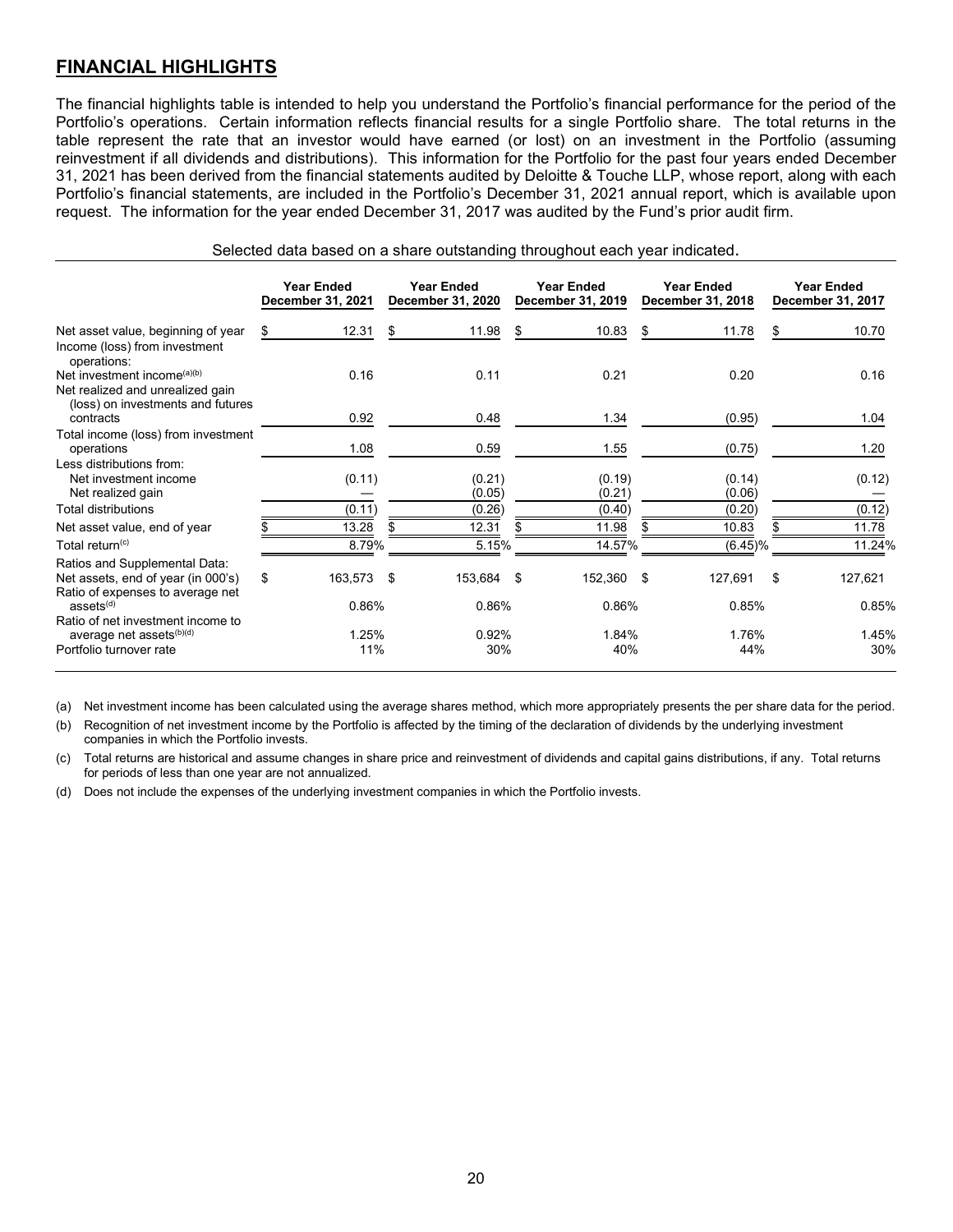### <span id="page-24-0"></span>**PRIVACY NOTICE**

#### **FACTS WHAT DOES NORTHERN LIGHTS VARIABLE TRUST DO WITH YOUR PERSONAL INFORMATION?**

- **Why?** Financial companies choose how they share your personal information. Federal law gives consumers the right to limit some but not all sharing. Federal law also requires us to tell you how we collect, share, and protect your personal information. Please read this notice carefully to understand what we do.
- **What?** The types of personal information we collect and share depend on the product or service you have with us. This information can include:
	- Social Security number and wire transfer instructions
	- Account transactions and transaction history
	- Investment experience and purchase history

When you are *no longer* our customer, we continue to share your information as described in this notice.

**How?** All financial companies need to share customers' personal information to run their everyday business. In the section below, we list the reasons financial companies can share their customers' personal information; the reasons Northern Lights Variable Trust chooses to share; and whether you can limit this sharing.

| Reasons we can share your personal information                                                                                                                                              | <b>Does Northern Lights</b><br>Variable Trust share? | Can you limit<br>this sharing? |
|---------------------------------------------------------------------------------------------------------------------------------------------------------------------------------------------|------------------------------------------------------|--------------------------------|
| For our everyday business purposes –<br>such as to process your transactions, maintain your<br>account(s), respond to court orders and legal<br>investigations, or report to credit bureaus | Yes                                                  | N <sub>o</sub>                 |
| For our marketing purposes –<br>to offer our products and services to you                                                                                                                   | N <sub>o</sub>                                       | We don't share                 |
| For joint marketing with other financial companies                                                                                                                                          | No.                                                  | We don't share                 |
| For our affiliates' everyday business purposes –<br>information about your transactions and experiences                                                                                     | N <sub>0</sub>                                       | We don't share                 |
| For our affiliates' everyday business purposes –<br>information about your creditworthiness                                                                                                 | N <sub>0</sub>                                       | We don't share                 |
| For nonaffiliates to market to you                                                                                                                                                          | No.                                                  | We don't share                 |

# **Questions?** Call 1-631-490-4300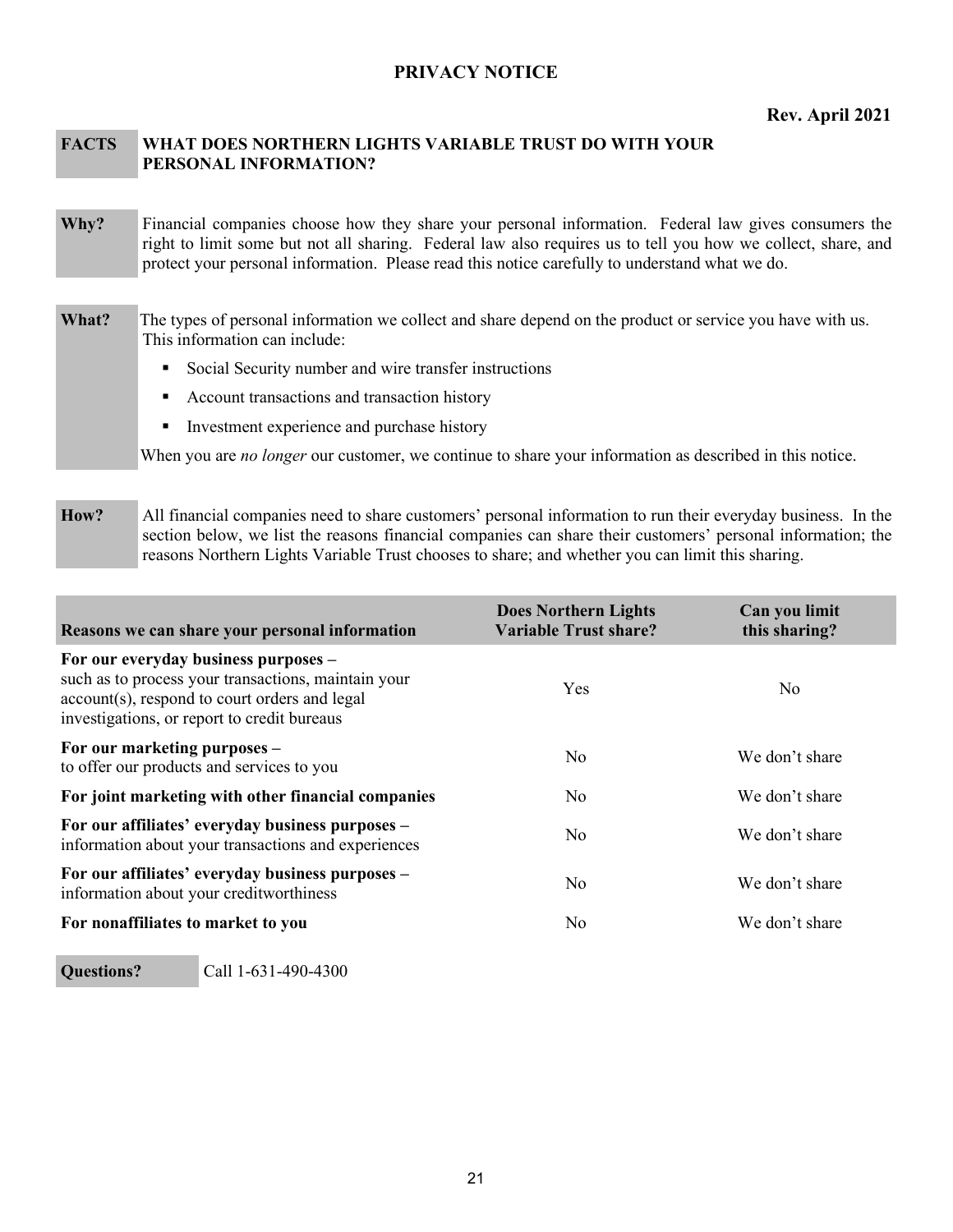| What we do                                         |                                                                                                                                                                                                                                          |  |  |  |
|----------------------------------------------------|------------------------------------------------------------------------------------------------------------------------------------------------------------------------------------------------------------------------------------------|--|--|--|
| Variable Trust protect my<br>personal information? | How does Northern Lights To protect your personal information from unauthorized access and use, we use security<br>measures that comply with federal law. These measures include computer safeguards and<br>secured files and buildings. |  |  |  |
|                                                    | Our service providers are held accountable for adhering to strict policies and procedures to<br>prevent any misuse of your nonpublic personal information.                                                                               |  |  |  |
|                                                    | How does Northern Lights We collect your personal information, for example, when you                                                                                                                                                     |  |  |  |
| Variable Trust collect my<br>personal information? | Open an account or deposit money                                                                                                                                                                                                         |  |  |  |
|                                                    | Direct us to buy securities or direct us to sell your securities                                                                                                                                                                         |  |  |  |
|                                                    | Seek advice about your investments                                                                                                                                                                                                       |  |  |  |
|                                                    | We also collect your personal information from others, such as credit bureaus, affiliates, or<br>other companies.                                                                                                                        |  |  |  |
| Why can't I limit all                              | Federal law gives you the right to limit only                                                                                                                                                                                            |  |  |  |
| sharing?                                           | Sharing for affiliates' everyday business purposes - information about your<br>٠<br>creditworthiness                                                                                                                                     |  |  |  |
|                                                    | Affiliates from using your information to market to you<br>٠                                                                                                                                                                             |  |  |  |
|                                                    | Sharing for nonaffiliates to market to you<br>٠                                                                                                                                                                                          |  |  |  |
|                                                    | State laws and individual companies may give you additional rights to limit sharing.                                                                                                                                                     |  |  |  |
| <b>Definitions</b>                                 |                                                                                                                                                                                                                                          |  |  |  |
| <b>Affiliates</b>                                  | Companies related by common ownership or control. They can be financial and<br>nonfinancial companies.                                                                                                                                   |  |  |  |
|                                                    | Northern Lights Variable Trust does not share with its affiliates.                                                                                                                                                                       |  |  |  |
| <b>Nonaffiliates</b>                               | Companies not related by common ownership or control. They can be financial and<br>nonfinancial companies                                                                                                                                |  |  |  |
|                                                    | Northern Lights Variable Trust does not share with nonaffiliates so they can market<br>to you.                                                                                                                                           |  |  |  |
| <b>Joint marketing</b>                             | A formal agreement between nonaffiliated financial companies that together market<br>financial products or services to you.                                                                                                              |  |  |  |
|                                                    | Northern Lights Variable Trust doesn't jointly market.                                                                                                                                                                                   |  |  |  |